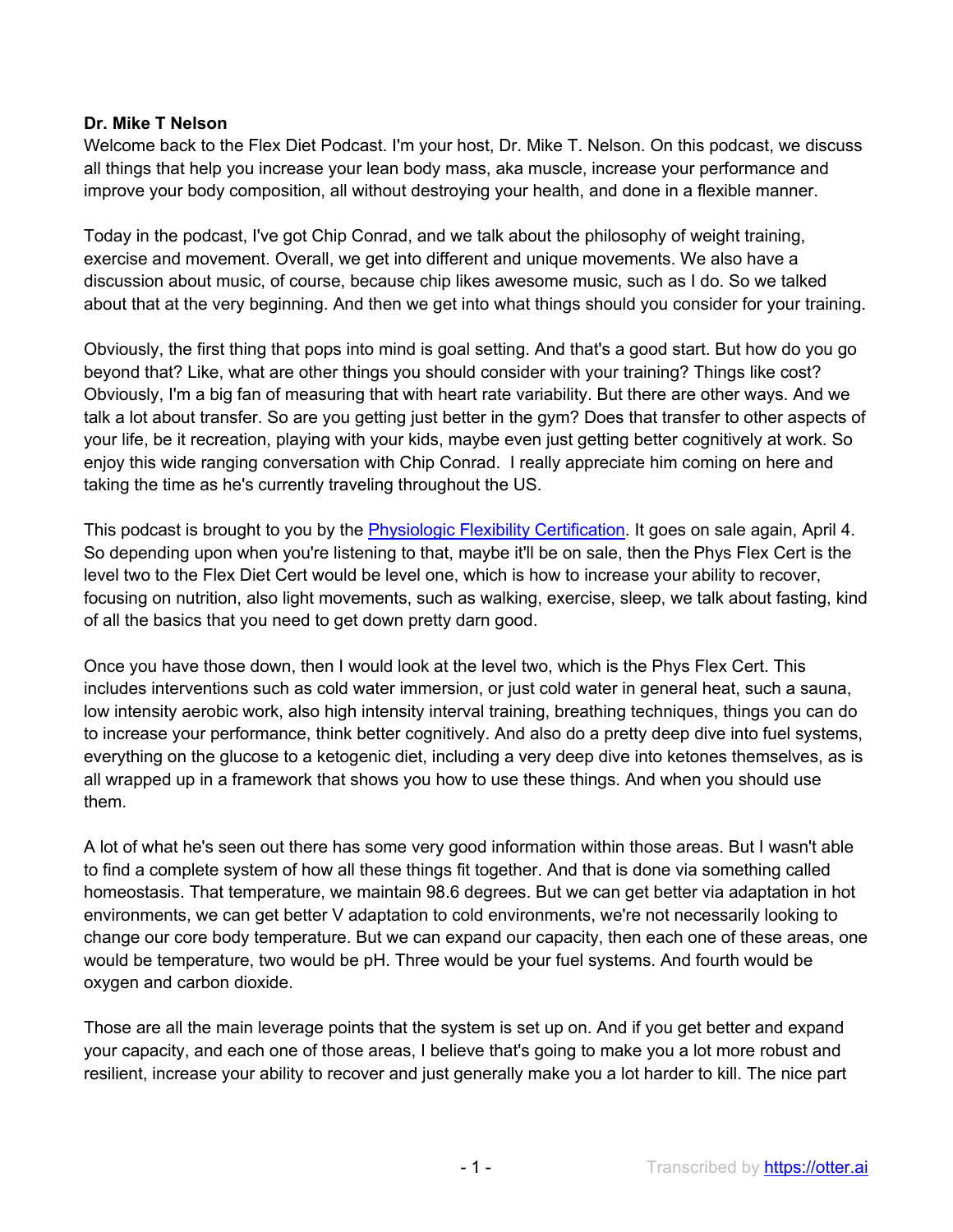is, for most of them, you don't have to spend a ton of time in each area because for a lot of people that are going to be relatively novel, and I cover ways to use technology and also no tech options.

For each one of those, there's options and you can do that don't require any technology. Do you don't need to spend, you know 1000s of dollars and get a sauna. If you've got one great. There's also no tech options there. It opens April 4 and will be open for one week until midnight April 11 2022. So if you want to enroll in the physiologic flexibility cert go to physiologicflexibility.com. If you're listening to this outside of the time of April 4 through the 11th, you can still get on the waitlist for the next time that it opens up.

Enjoy this wide ranging conversation from music to philosophy of training, old time, strongman lifts and much more with Chip Conrad.

Welcome to the Flex Diet Podcast. I'm here with Chip Conrad. How's it going, man?

# **Chip Conrad**

It's going well. How are you?

# **Dr. Mike T Nelson**

Doing good, doing good. We just off air here had a little chat about music which will stick at the end of the show if anyone is interested. All good stuff. So you just got to see Gary Numan, which was the last man you saw before the shutdown and then saw him again.

# **Chip Conrad**

They book ended COVID for me.

# **Dr. Mike T Nelson**

I had the same thing with August Burns Red. So last time I saw them was I think almost three years ago and I saw them the other day with it was August Burns Red with light the torch from sour Jones and then Killswitch Engage and it was phenomenal. It was a amazing like the the performance of August Burns Red is probably one of the best performance I've seen from them. The sound wasn't the greatest the mix was a little weird, but you know there wasn't anything they had to do about it per se. And then yeah, Killswitch Engage was amazing.

Adam Berkowitz was obviously the guitarist is so funny just to see the antichi he pulls out on stage. And so like at the start of the second song, he's like, Hey, this looks like a brand new club. Everyone's like, yeah, he's like, we're here to take a huge Sonic shit on your brand new club. Yeah, and Howard Jones came out did a couple songs with them too, which people are saying obviously the former singer from Killswitch Engage kind of an intermediate in between so yeah, was amazing.

#### **Chip Conrad**

Was awesome to see that they put anything out new recently. I haven't heard much from them.

#### **Dr. Mike T Nelson**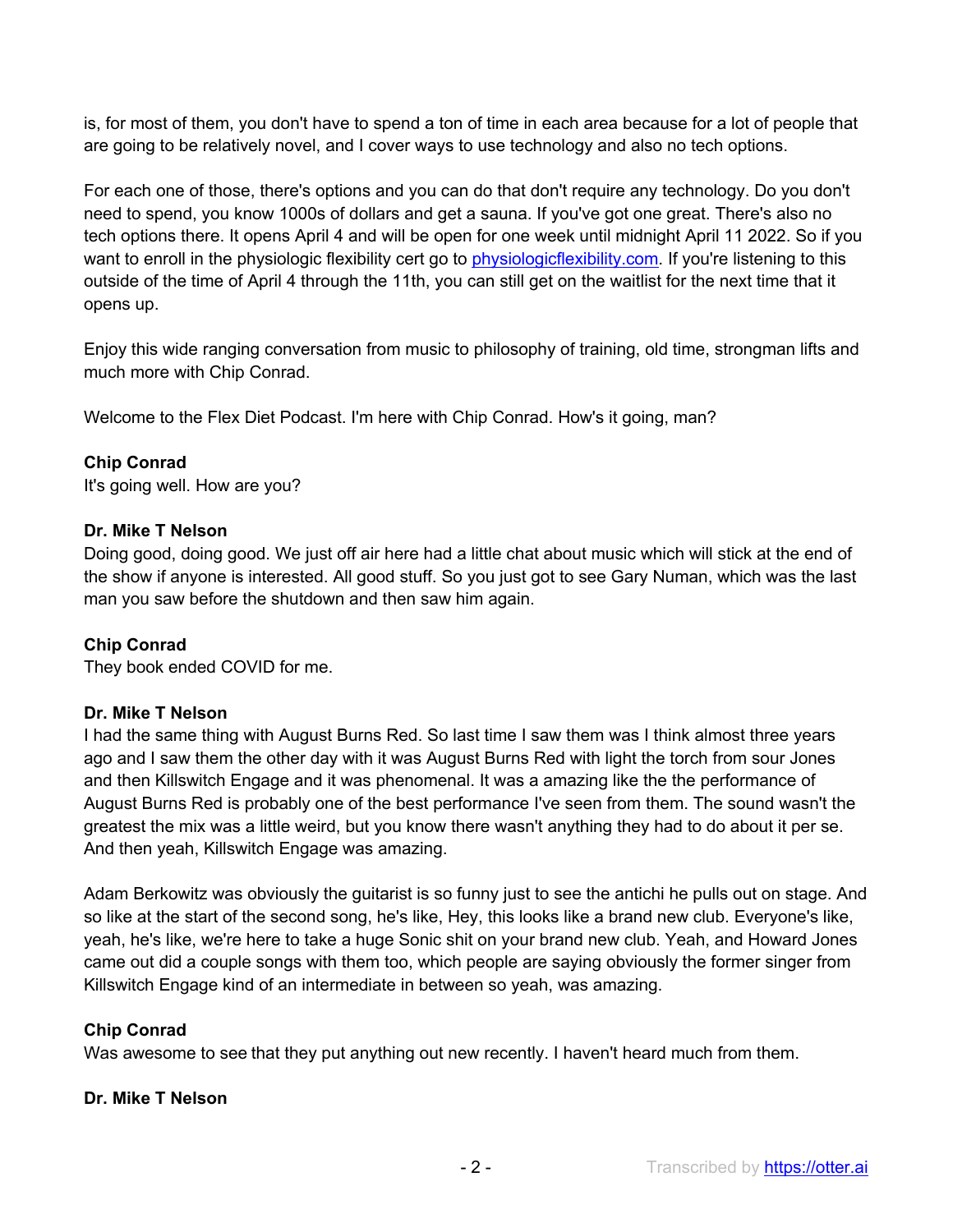Oh, God, I lost track because it COVID It seems like all the albums got lost in a time warp was a year or two years ago a tournament? And yeah, it's it's really good. Like the first three tracks are still kind of my my favorite audit. Yeah, Jesse leach did an awesome job and all the vocals and why that was, it was really good. It was, yeah, was interesting to go back to live music after almost three years, which is by far the longest period of time I've ever not been to a show by far. So it's also good for the artists to actually start to make money again, too, which is got to be incredibly hard on them during this time off.

# **Chip Conrad**

Yeah, I mean, these days, I can't, with with Spotify and all that stuff. I can't imagine album sales are making anybody money these days. So it's got to be a lot of shows.

# **Dr. Mike T Nelson**

Yeah, I mean, the only thing I've heard from people working in the industry is that if you own all the rights to everything, you're kind of doing it on your own. You may make some money from streaming, if you don't, I mean, you could have like millions of streams, and you're still probably not even making enough to make a living. Yeah, so most bands make most of money now off of you know, merch and other stuff they've got going on, which, if you can't tour, it's a lot harder to sell merch to.

# **Chip Conrad**

What was the quote I saw recently, if you see us, if you see a small band on tour, go buy the t shirt, because that means they're gonna eat mac and cheese tonight or something like that.

# **Dr. Mike T Nelson**

Yeah, that's pretty true. I got a sample tour the other night. Which was amazing. I got one of the shirts for 15 bucks. And I was like, why is this shirt like, half like over half price of the other ones? And he's like, Oh, cuz we printed them for the tour and 2020 for The Quadra album. And they put all the dates and everything on the back. They had everything ready to go. And then the tour obviously just got shut down. So they were just, you know, they've got all this merch that they're just trying to sell. I'm like, Yeah, I'll buy a shirt for 15 bucks. There's a \$5 tip was great.

# **Chip Conrad**

It's nice. That'd be fun. Yeah, I guess he settled her. That'd be fun.

# **Dr. Mike T Nelson**

It was good. Like I saw them first four or five years ago. And that was the first time I saw Derek green on vocals, which he's been doing. I think he's been with the band for like, 10 years now. But I always think of, you know, Max was the main guy for years. And that was kind of I was like, hesitant. I was like, Yeah, I don't know, but my God supple tour, I'll go. I was like, Holy crap. He He was amazing. He did a phenomenal job. And yeah, this time, same thing. He had broke his ankle. So he was up there with a little bit of an air cast on it. But he like the bass player, the guitarist, their drummer is fanatical. Like he went bananas like the whole set like almost no stops. It was. Yeah, let's know. We already heard your music.

# **Chip Conrad**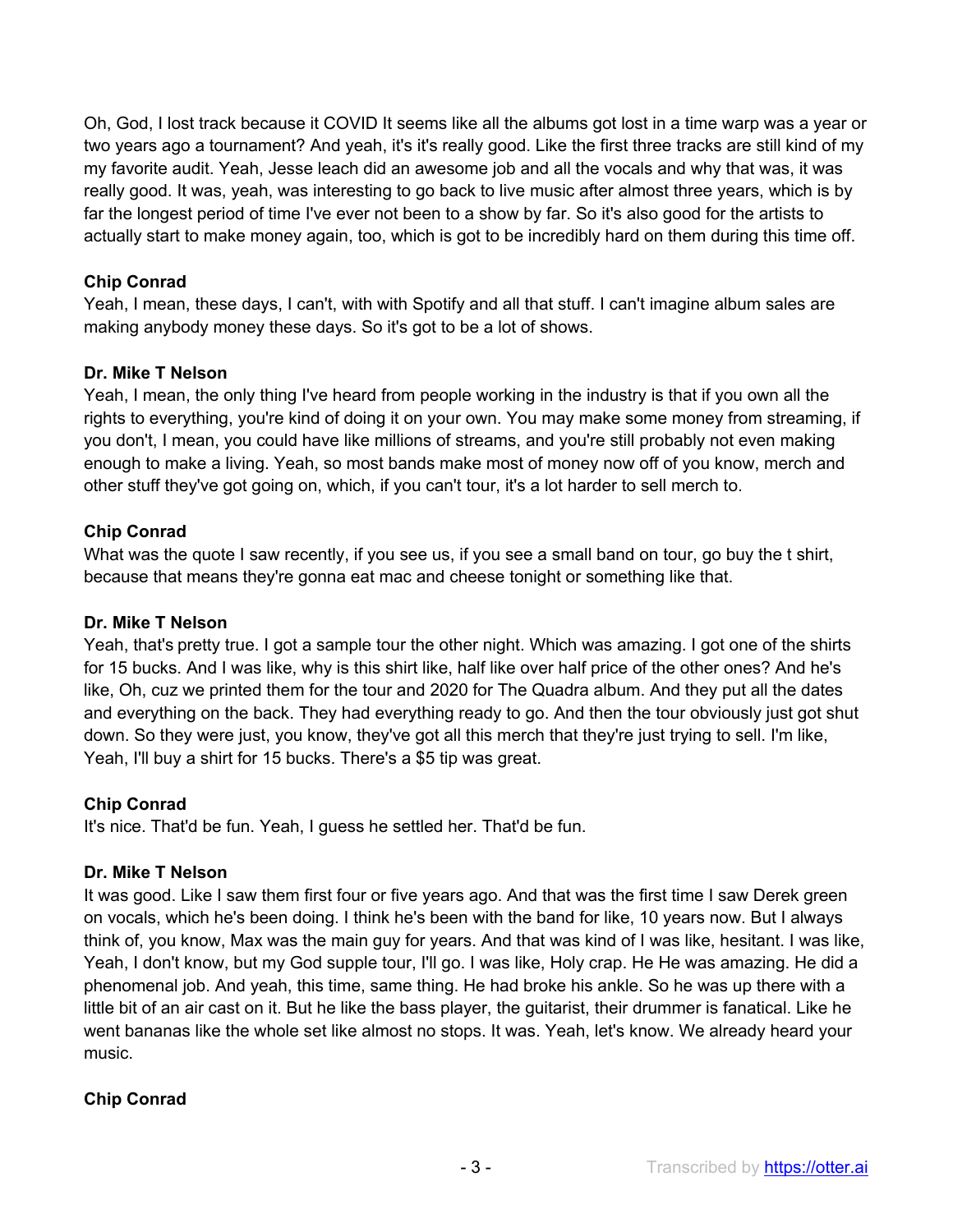Yeah, I know. You're gonna get sucked in. So hey, let's let's talk about something else. I was thinking I was just thinking the new bloody wood album. Have you heard the new bloody what else good. There's like little Sceptile tour shout outs on there, like, you can hear these riffs and you're like, Ah, I see what you're doing.

### **Dr. Mike T Nelson**

Yeah, one of the cool things I did in the pandemic was it's this kind of small things kind of somebody related to training to where you, you do something you're like, I really didn't cost me that much money. Why didn't I do that so much sooner. And I bought a subscription to XM radio.

And I hadn't when I worked for a medical device company for a while to get the rental car and I tried to get the one that had the Sirius XM in it. And a couple of times I drove when I was in salt pod, red took a flight down there. And so I got a car. I was so excited when they had the XM radio because I couldn't listen to liquid metals. I was going out kiteboarding. And then I realized I just kind of forgot about it. And then later I was like, oh, I should probably check into that again. I was like, oh, it's not even that expensive. And lo and behold, I found out our car has a stereo that you can get satellite radio.

So last time before I drove down to South Padre, which takes about two three days, at least. They got the subscription. I remember getting in the car and just tooling around all the stations. And there was a live concert of Bruce Springsteen, like a two and a half hour concert. Oh, it was phenomenal. I was like, Holy crap. This is like, I like his album stuff. But I haven't gotten crazy over it. But the live stuff was phenomenal. So I was like, Huh, why don't I do this later? And of course, you have the apps like this on my computer playing in the gym? And yeah, so it's been a lot of fun lately.

# **Chip Conrad**

Good to know.

# **Dr. Mike T Nelson**

Yeah. One small investment, help your training, because sometimes you go to the gym, and you're like, I just don't know what to listen to. I can't decide and like, put on some liquid metals like, oh, it's always always good stuff on there. It's also a good way to hear new music, too, because it's kind of live in your own little hole. It's hard to find new stuff once in a while.

# **Chip Conrad**

There's a listener tip for you. Yeah, there you go.

# **Dr. Mike T Nelson**

Give us a little background on yourself there.

# **Chip Conrad**

Oh, yeah. I'm supposed to talk about me now. I created a training, philosophy and which eventually turned into a gym, called body tribe. And that was, I started the Body Tribe concept about 3-4 years ago. And then I opened my gym. And then right, as the pandemic hit, I realized this isn't going to work. And so I decided, I'm going to leave the gym and then just sort of travel the country. I put my training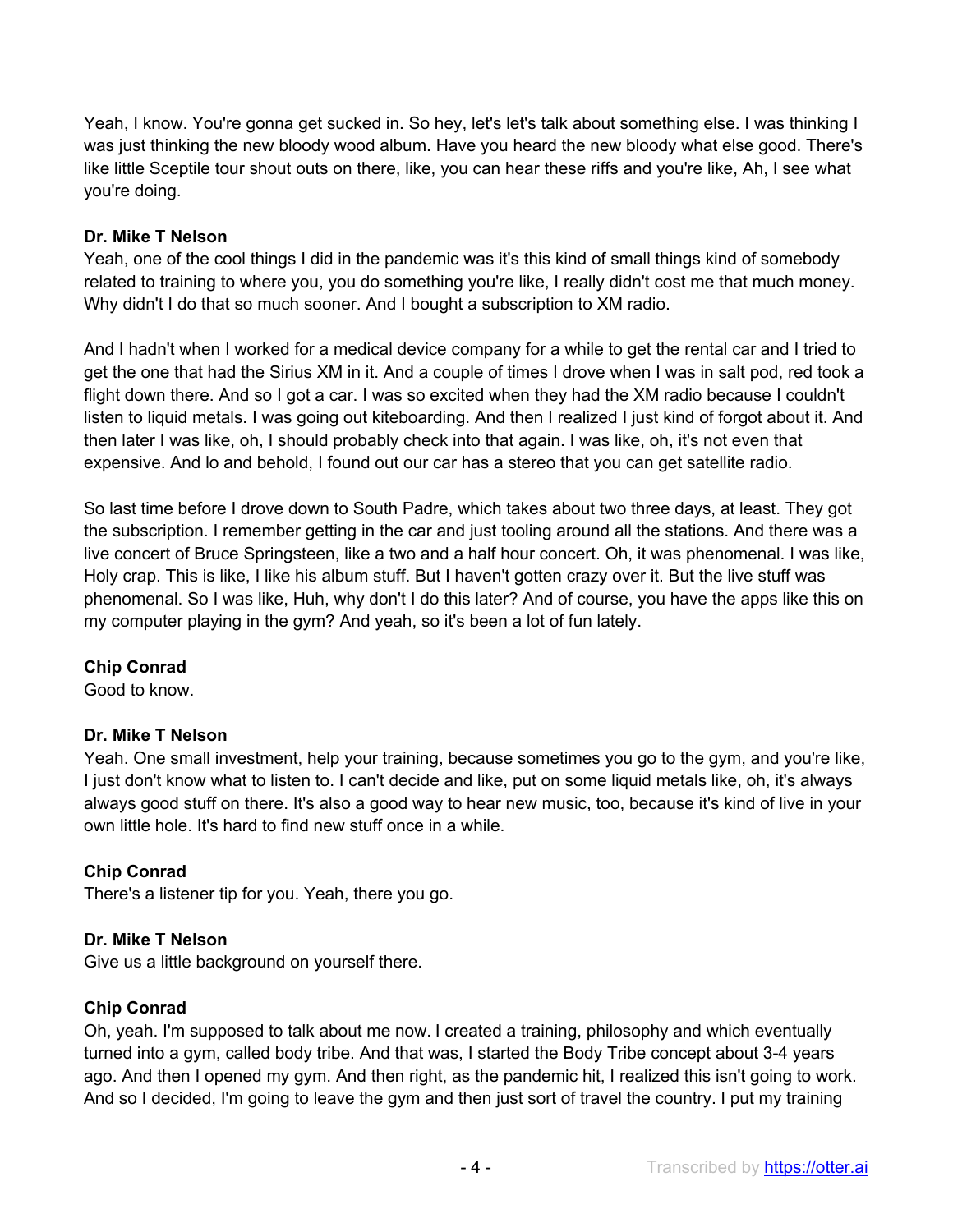online, teach here and there if I can, you know, in person and visit my mom where I am right now in North Carolina and bounced around the country. And that's what I've been doing for a year and a half now.

#### **Dr. Mike T Nelson**

Very cool. Are you doing an Airbnb? Or did you do like all the cool kids and get a van or just kind of roll?

# **Chip Conrad**

It's a Subaru and I can sleep in it. And every now and then yeah, I might get a motel room. But yeah, it's sort of like Van life. I have I have a recently adopted dog. Who's with me who I would show you but she's under the bed at the moment. Okay. And she travels, she travels the country with me now. So that's, that's yeah, hit the road and take my training philosophy with me.

So I've become very active on on YouTube. I try to put a new video out every week and I have one of the oldest fitness YouTube channels around. I think I started in 2007 like right after YouTube started. But nobody watches it so much my videos that are pretty good. I mean, every day I got cool drone footage. And I've gotten me teaching stuff and with my philosophy that I do.

# **Dr. Mike T Nelson**

How do they find the the channel for people want to listen in? Or watch?

# **Chip Conrad**

If you look up body tribe on YouTube, you will find me.

# **Dr. Mike T Nelson**

Nice, what kind of videos do you normally put up there?

# **Chip Conrad**

Generally, it's me traveling somewhere and doing something interesting. There might be a gym, it might be outside, a lot of them recently over the last couple years has been me outside, you know, just saying, Look. It trained to give new insight into how movement and training could be, because we are. We're locked in some real dogmatic nonsense right now in the training world. Yeah, I like to think that I've stepped us. Yeah. I've stepped back from that what I call the fittest industrial complex. I can look into it, and I can see what's going on.

But I'm kind of finding the people outside on the fringes who are sort of doing their own thing and I'm, I've been doing I mean, my gym was the weirdest gym I've ever been in. And I can tell you stories that actually there's some stories I can't tell you that we did at my gym that were just, you know, prayers, but the training philosophy behind what I do and everything is by far an invitation for people to think freely rather than to live that investment that they've been putting into with that with the fitness industrial complex. So my videos are like, Hey, come, come move in weird ways. They're like the slogan is move in many ways for many reasons.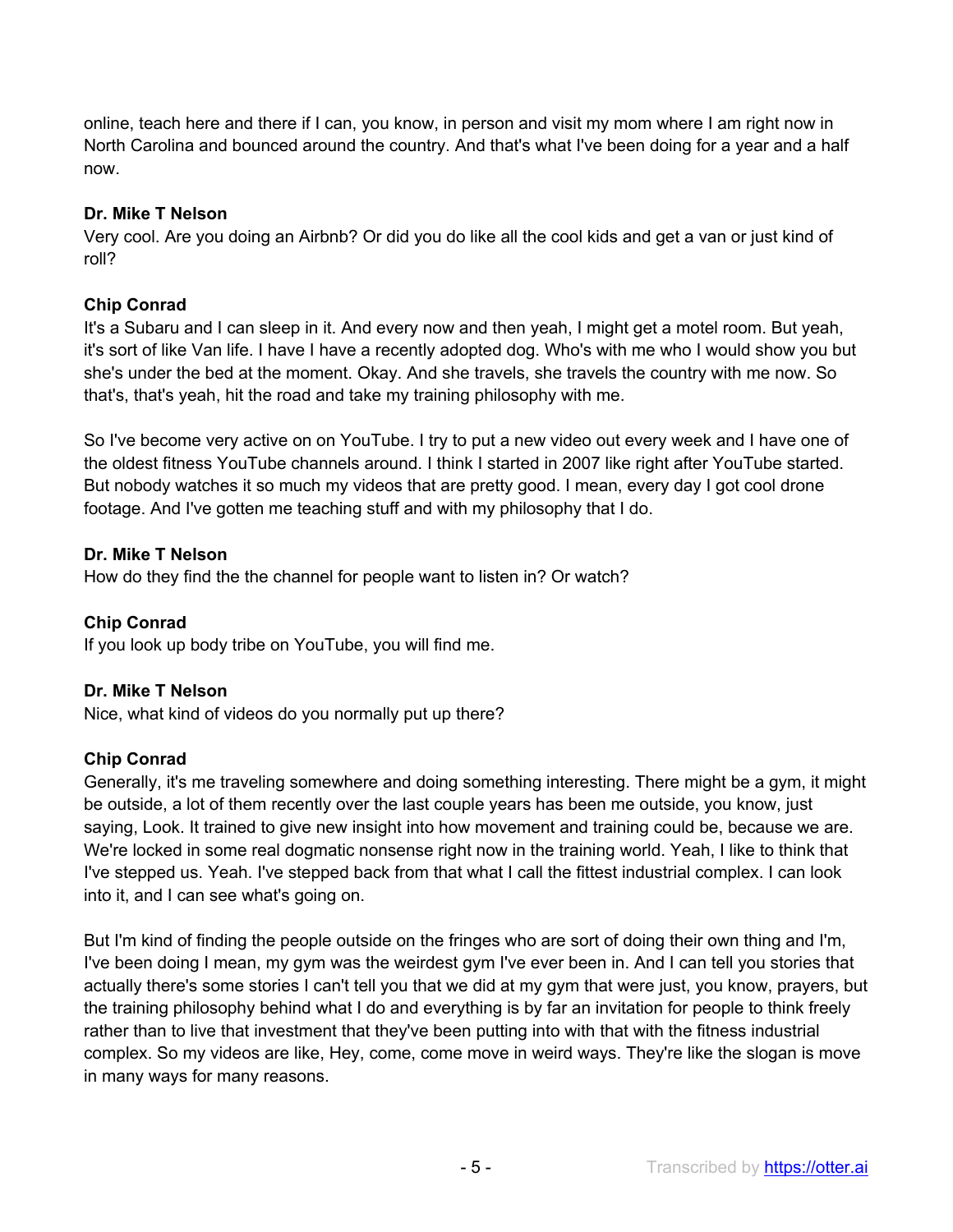### **Dr. Mike T Nelson**

And that's the goal. So you mean you don't have to go to the global gym and benchpress on Mondays is what you're saying?

### **Chip Conrad**

Exactly. And it's interesting how many ways you know that is that's a, that's a prime example. But how many ways that movement has been packaged and sold to us like that? You know, that's one of them. The benchpress is all important. It has to be done this way, this way, this way. I want us to think you know, what, there's so many ways to move why are we expressing all those ways and training to support those ways?

#### **Dr. Mike T Nelson**

So what was the weird about your gym? Was it just different movement patterns are what made it different from most gyms.

### **Chip Conrad**

So one thing I've noticed in gyms and again, being an outsider to the whole thing, I get some flack for talking like this, you might appreciate I was once dubbed the Henry Rollins of fitness.

### **Dr. Mike T Nelson**

Oh, that's right.

#### **Chip Conrad**

Yeah, well, I got a lot to say I do a lot of fist shaking. But I'm, but I'm not near as cool as he is. But I don't see too many gyms that that are spawned from an actual philosophy. You know, like, for instance, you have a CrossFit philosophy page, that's not a philosophy, that's a training protocol. That's something completely different. You know, they call it philosophy. So when a gym calls what they do a philosophy, it's not, it's basically their program designed. And that's not a philosophy.

And so I very rarely see gyms started in somebody's brain from a from a profound thought process. Instead, it's usually, you know, I like to train people, therefore, I need a space for that, that's as deep as most people go, or they buy somebody else's thought. That's what a lot of certifications are, it's like buying somebody else's prefabricated thought, or that's what a franchise is. That's what a lot of the training certifications are and, and therefore, what you're doing as a trainer is you're buying somebody's thoughts, so you can turn around and sell that thought.

And that's, that's not so that made body tribe feel like a very unique place, because it came from a space of something that I spent many years thinking about and been brewing in my own own head. Granted, there's a lot of influences. I'm not saying it was, you know, my, there's nothing unique about it, except for the fact that it was filtered through my own brain.

But it had, it was a very unique setup to we had, we were, I mean, I started back in the early 2000 2000, to 2003. At that point, very few people were Miss smashing a lot of stuff together, it was basically, and this is still the case today, people seem to want to do the one category that they're invested in. And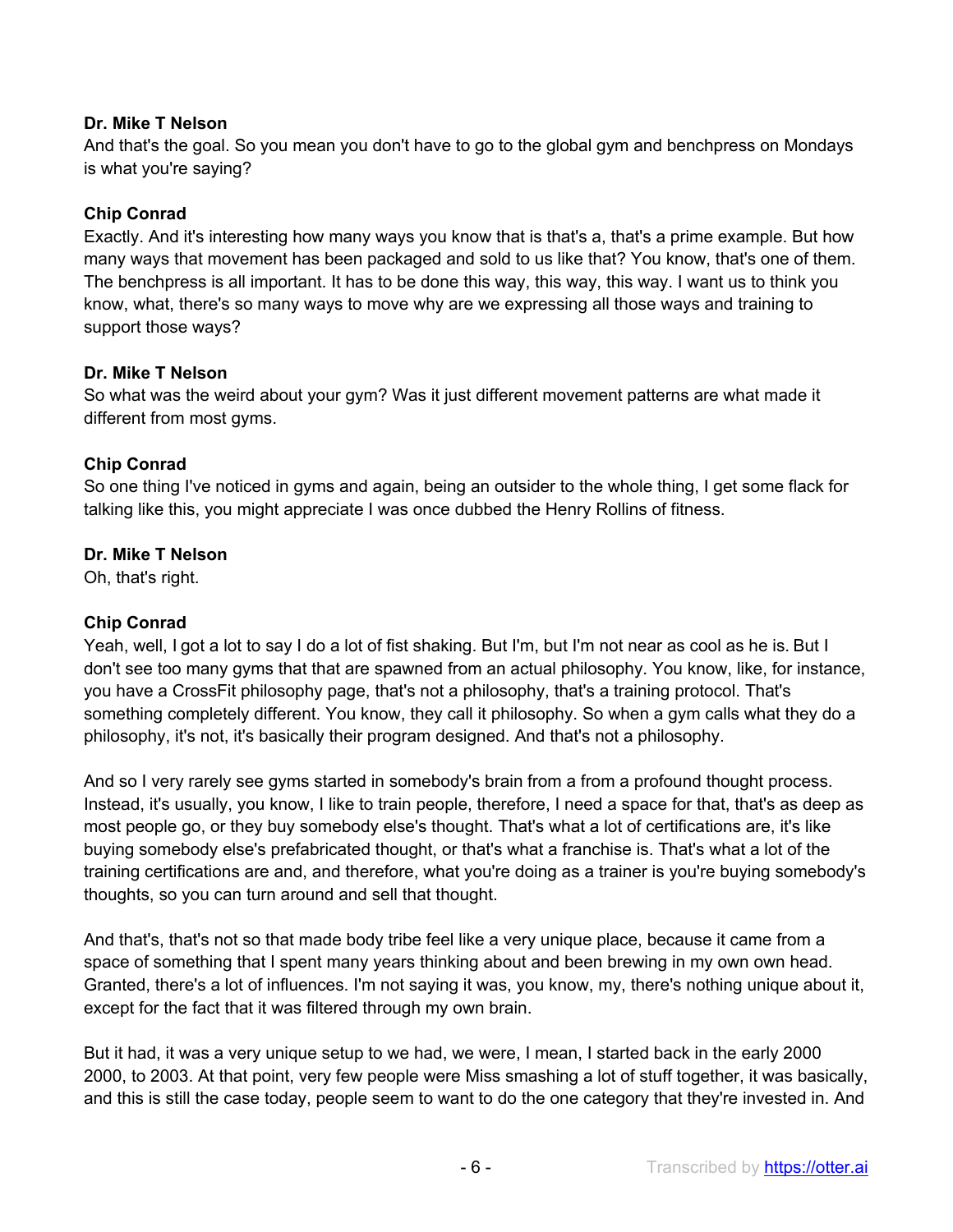that's, you know, the bummer of fitness is that it's sold as a bunch of categories. So you're you do CrossFit, or you do powerlifting, or you do yoga, or you do kettlebells or, you know, whatever you do. TRX it's very rare that people just look around and go, Well, you know, there's, there's basic movement offered in all of those things. Why don't we just teaching movement and letting it manifest in all those different ways if we want. And so I was the only gym, and I still don't see this too often.

I was the only gym for many years, especially where I where I live, so was in Sacramento, California. That did, we had a, you know, a movement, mobility, tumbling yoga style, practice, but we also mixed it with competitive powerlifting competitive strongman, competitive weightlifting, we did clubs, we did kettlebells, I was the only person doing clubs in in Northern California for many, many years, or at least in my area. And, and it wasn't that I was trying to master these things.

It's just that they all have very similar foundations, all these programs, all these ideas, whether it's yoga, or powerlifting, the foundations can still be the same. And that is we're trying to find movement patterns that are going to make us better at something hopefully. And so I created this concept of strength being far more metaphysical and physical. And so how are we going to manifest strength in our lives, and therefore, how are we going to train so support the manifestation of strength in our lives.

And I ended up writing some books about it and doing some DVDs about it and touring the country teaching workshops about it and, and all that I just I didn't see a lot of other people giving that kind of thought to it. And I don't want to say I'm unique. I've come across some wonderful people who do think a lot, but you don't see a lot of Jim's manifesting from that. It's kind of a bummer.

#### **Dr. Mike T Nelson**

People get very into systems and I think, for good intentions, but they can't think their way out of the system. And that has a lot of limitations. Yeah. So for example, I'll pick on kettlebells because I did RKC, early on, learn from Pavel was assistant for a couple of years. And it was cool. Like I learned a lot of stuff was a great community was awesome.

The downside I saw on my left was that there was a lot of broken people who kept showing up. And after a while, I'm like, Hmm, maybe there's some aspects that are great. I like kettlebells. I think they're a lot of fun. They're definitely a useful tool. But do I really need to create maximal tension with a light kettlebell as a form of training? If I want more tension? Why don't I just use a heavier kettlebell? Like I get it, if you don't have one? Go when you have one, it should be like appropriate tension, not maximal tension, right. So there was some stuff like just on the basic philosophy, that was things I didn't agree with. And then when I kind of played around with it, I didn't feel so good.

And then I started seeing more people get kind of injured, even when they were very injured, like trying to explain to him that he you shouldn't have maximal tension and grit your teeth together and contract your maximal hand when you're trying to press the 16 kg as a grown man, right? I just pick a heavier kettlebell, I think your life will be better. But even just something like that simple for a lot of people are like, Oh, my God, that's, that's heresy.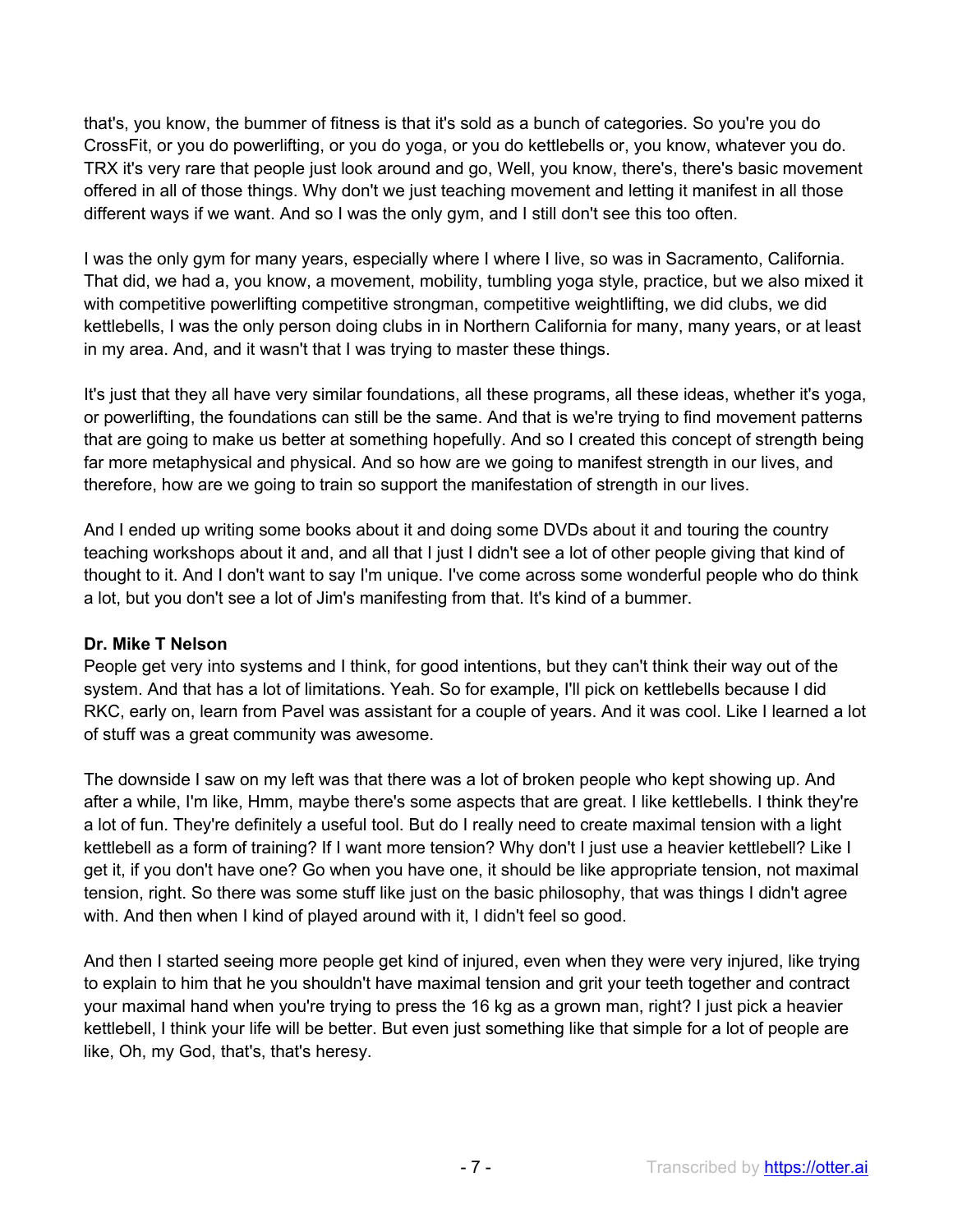What do you you can't say that that's not part of the system. That's not what Paul's teaching, you know. And so it was this weird thing. And I think a lot of numbness, not just dripping on them.

But a lot of systems fall into this where the people following it are like, Oh, but you're going against what they're saying. I'm like, it's just the tool, like learn what you can apply what you want tested for yourself, see what works and move on, if you want to keep parts of it. Great. If you don't, great. Um, I agree that the reason I left and wasn't teaching is because I disagreed on some of the principles. And I said, I'm just not teaching those. So therefore, that's part of the system.

So I'm out which, okay, fine, whatever, I get it. But this is not unique to kettlebells, that's powerlifting, CrossFit, whatever, like their single system, every single system is, is almost like that, which is always weird to me.

# **Chip Conrad**

What's what's interesting is we're weird, as there's a human condition of investment. And so if we invest in something, we kind of have to go all in other way and create this cognitive dissonance in our brain to support it. Otherwise, we're going to feel like we're, we're letting somebody down. I don't know this, there's this weird concept that the more time and energy and money we put into something, the more we have to believe it.

# **Dr. Mike T Nelson**

Yeah, almost like a sunk cost fallacy thing, too, is just that you've invested so much time and effort into it. And I've done this with other multiple systems too, and just was gonna teach for him and just walked away, because I like, a lot of stuff is good, but, and some of the culture was scaring me, because people wanted to do the most complicated thing known to man to impress other trainers.

Yeah, and not the person who needed the result in front. I'm like, dude, just start with the simplest thing. If the simple thing gets the result, then that's easier. That's better. But that doesn't look good to your peers. And it was just some of the cultures got weird. And so I'm like, Yes, I'm out of this one now. Yeah.

# **Chip Conrad**

And that was one of the interesting kettlebells were one of the first times I started really noticing that were the kettlebell communities really kind of took that route that you were talking about. Yeah, let's let's do the advanced stuff and show off to each other. And I was kind of in that boat. I was one of the early kettlebells. And I was yeah, I'm throwing stuff around.

And then I realized I'm actually not getting any stronger, nor my clients were just getting better at doing the kettlebells and so and I really saw it a lot with with clubs and meses. And then you start seeing it with the mobility stuff and and basically, it's people taking whatever they've invested in and trying to see how what they can squeeze out of it, but it's not actually making them stronger or better. It's Just making him better at that particular thing.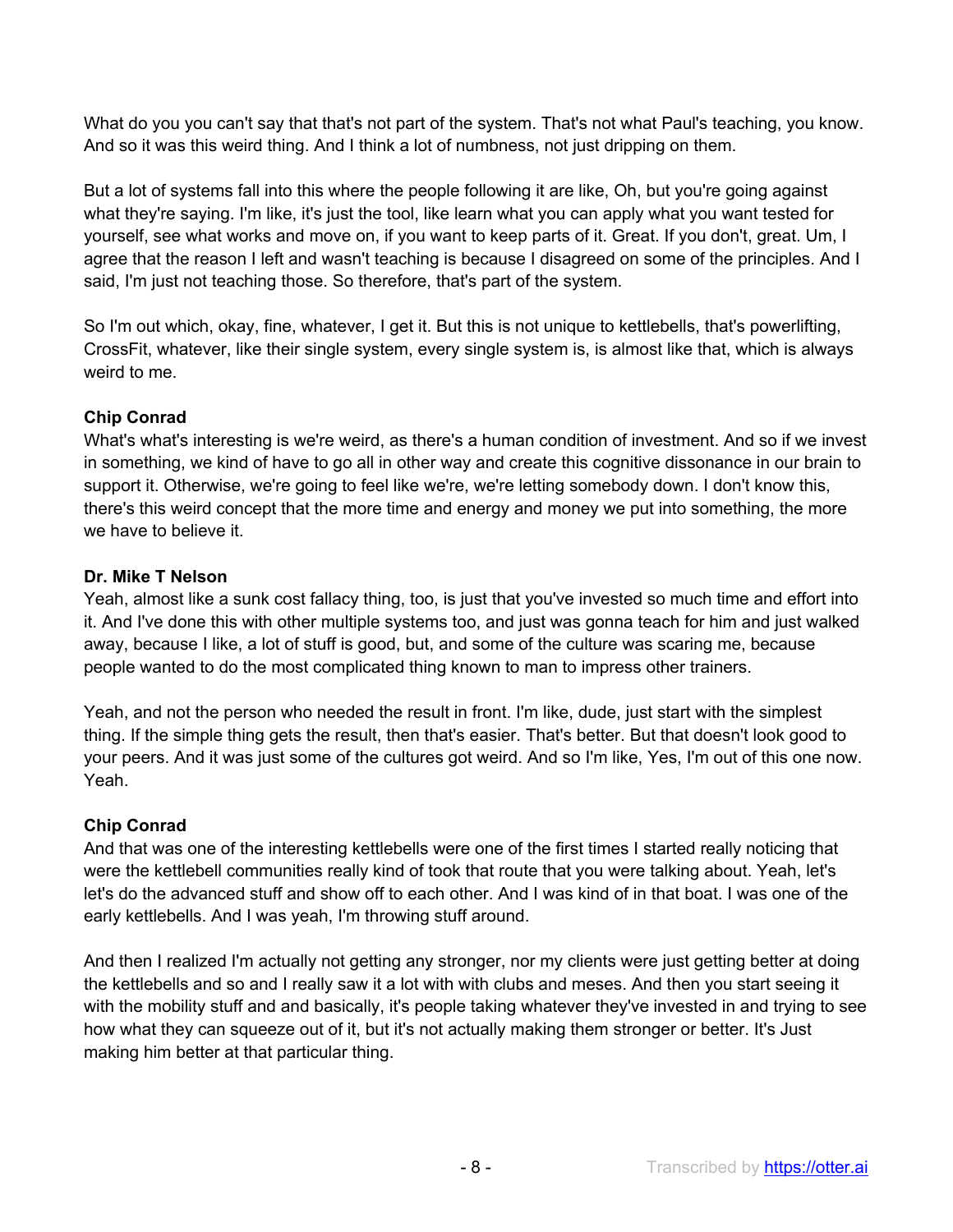And, and to the to the often detriment of the other things. Yeah, I call it I call the 800 pound squat syndrome. I see so many people chase squat numbers. And yes, that's going to help you for a while. But there's a point where the squat is not helping you do anything else except squat more, and everything else that the squat was originally helping you with the explosive power, the whatever your you know, whatever benefits you got from the squat, they start falling away, as you start working up that squad member.

And, and you can replace the 100 pound squat with anything. I mean, you know, people do that with yoga, where they get so obsessed with it that the other stuff that the yoga was supposed to be helping suddenly, is falling to the wayside. And it's a bummer that when we, when we invest in these categories of movement, we're not investing in their empowerment, we end up investing in their limitations. And we're buying their limitations.

And that's, and so my, my original Jim concept was, you even mentioned it earlier, you know, take what works, or as Bruce Lee said, take what works, discard what doesn't. And there is kind of an underlying foundation to all of them that we can borrow from and create our own thing. And so the body tried template became, let's find what works for us. And let's pursue what we want to do. And so my entire program design is centered around skill building, and thinking of everything in terms of skills. The squat, for instance, is a skill, but it's a fairly low level skill, it's not something we're going to do on a daily basis. Unless we're unloaded and unloaded. Squat can be a daily skill.

People do it all the time. But a loaded squat is not actually a skill we're going to pursue. So what is the benefit of it? Well, it can help bigger skills. So let's look at the squat as a movement, as you know, the lower level skill to help bigger skills, but you have to put programming in place for that to happen. A squat doesn't automatically help these other skills. So when we start looking at skill building, first of all, we stop worrying about anything like esthetic trends training, because first of all, you're going to look better when you train Well, kind of it kind of happens.

Now, if you want to look your best. That's a whole different story. But let's work on being able to do more stuff. And that's the big goal with my training is let's let's do I want to I want us to get good in the gym. So we can get the hell out of the gym and actually have a movement practice. And it to me, it's kind of a bummer that a great majority of people who are gym goers, which by the way, it's such a small percent of our population anyway, it's only 15% of the population that's actively involved in purposeful movement. Now you take that percentage and and you realize that most of those 15% don't actually have a movement practice beyond the gym.

The gym is their movement practice. Well, I always thought the gym was supposed to train us. So we could go do other stuff. Now, if I'm just training get better at the gym, well, that's a sport that's called CrossFit. But if you haven't actually training in the gym, to be able to leave the gym and have a life that involves more movement, then you really need to look at your training and realize and think about, is it based on skill building?

Or am I simply following some dogmas that had been in place for many, many years? That's, I think that's important. And yet I don't hear people talking about skill building a lot. It's all about movements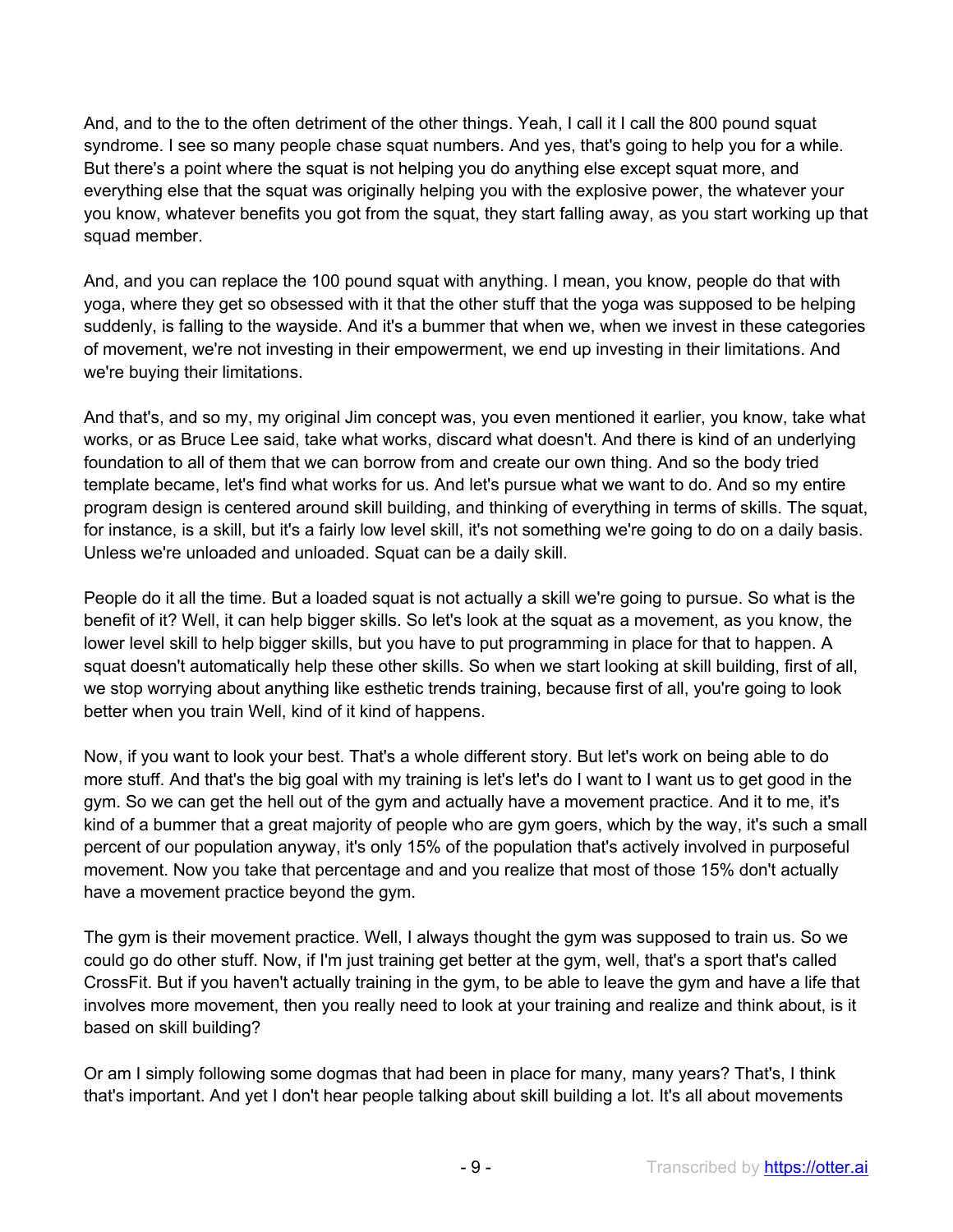and muscles, movements and muscles. That's great. What's it leading to? What's the what's the big plan?

# **Dr. Mike T Nelson**

Yeah, it was announced, even when I do seminars now, especially more lately is especially the rip on fitness professionals, because we're both ones we can rip on our own people. And I'm like, How many of you have anything you do for recreation? I don't give a crap what it is play ping pong, like, obviously, I'm biased to kiteboarding, surfing, mountain biking, snowboarding, that type of stuff. But I don't care what it is golf, pick a sport. And it's amazing to me how many people train a lot but have nothing else that they're really interested in.

And even within training, a lot of times, they can't give you a specific goal, right? Because on the outside looking in general population, but assume that if you're in the profession, then you must be competitive in some nature, powerlifting grip strength, CrossFit, whatever. Even if you're not competitive, you're just looking to look better gain strength, which is cool, too.

I don't think it's killing me an old like to what end? Right? What is it going to transfer to an AI? You've probably heard of the analogy of the sea slug before. So the sea slug like floats around the ocean all the time, and it finds a rock and it sticks to the rock and that's where it stays the rest of its life and it eats its own brain because it doesn't have to move again.

# **Chip Conrad**

That's the fitness industry as a whole.

# **Dr. Mike T Nelson**

Exactly. I'm like, I feel like the industry is becoming even more like sea slugs, where it's just like don't do recreation, just do this one thing. And then you'll be fine. And I just, I doubt it the sport of fitness.

# **Chip Conrad**

Oh, definitely. Come on now. I mean that you, you hit the nail on the head when you see all these fitness pros, through their social media, and you see them always in their posts working out. And my question always is, what are you gonna do with that? Mm hmm. I rather golf.

Yeah, I'd rather see people showing me how they're living their life, you know, I'm out whether whether it's physically, or maybe even more importantly, they're taking that that strength and ability and skill and applying it to their life in other ways, you know, if I see a trainer, showing me how they work in an animal rescue on weekends, okay, I get that, I get that that's, you know, I trained to be able to help.

I think that's one of the big purposes. And I talk about purpose all the time in my books in our workshop. And we don't often define what our purpose is. And so if I see people just posting about their workouts all the time, that's like, don't be like, following a student on Instagram, who's always showing you that they're doing the equation, but they're never showing you what the end result of their math actually is. And, and I don't want to see the work being done, I want to see where you're applying it. And now it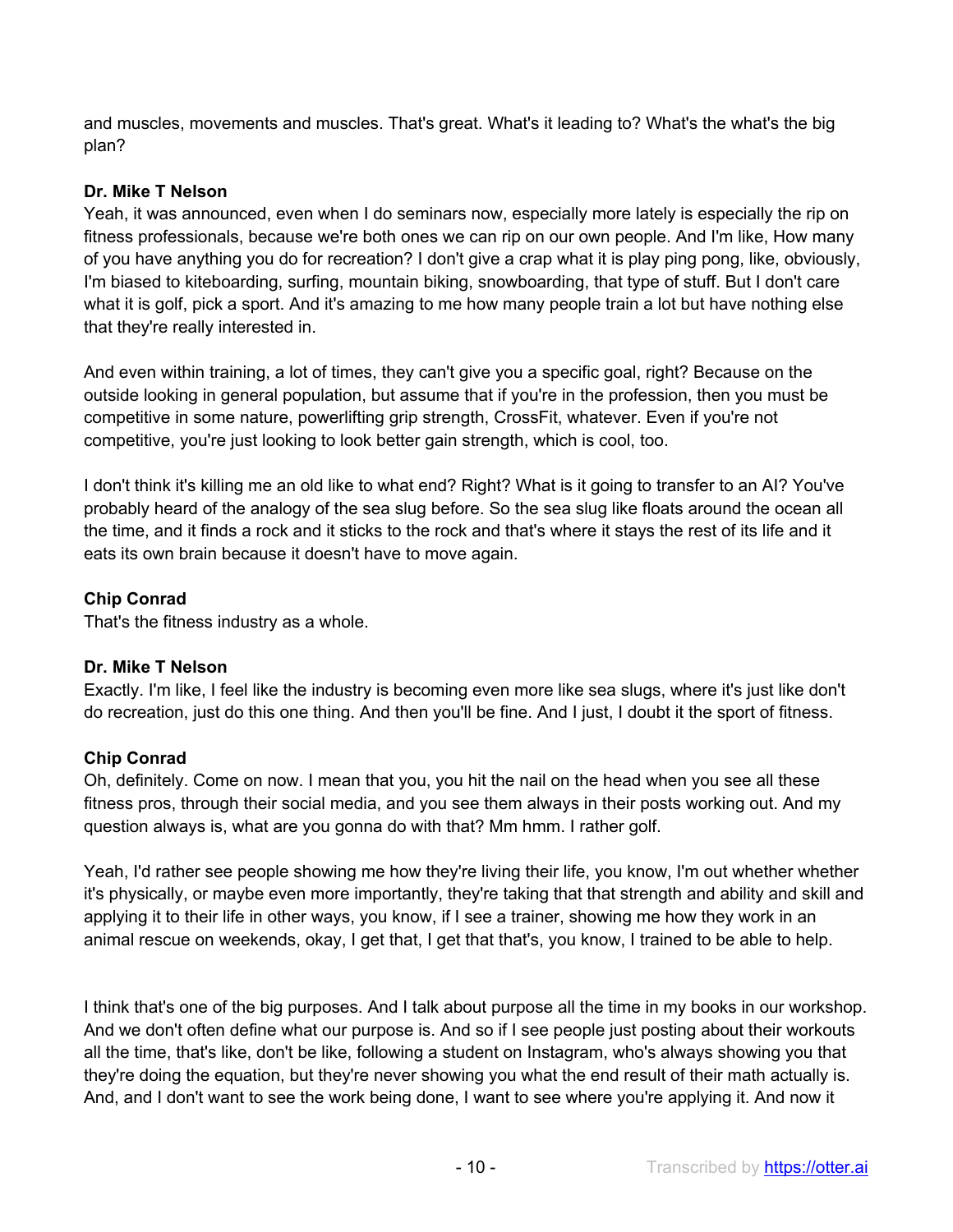actually is manifesting. And that I talked about this in my more recent book, where our training should reflect our value system. And I see a lot of abusive or disrespectful or disconnected training. And yet, I'm going to guess that's not part of their value system.

And so I would like people to start training through their value system. And when you do that, then you can actually take what you do in the gym, and live your life with it, take it with you. And you know, a lot of people talk about how they live for the gym. I'd much rather use the gym to go live. And that's a whole different concept.

And so hopefully, as a trainer, if you're looking for a trainer, see what that trainer does in their life, see how it manifests? Are they? Are they doing physical activity? Are they manifesting their strength through other means, like, like, charities or helping families or being useful in their community? How is that strength manifesting itself? That's the trainer you want. That's how you want to assess your trainer, not through certifications, or how much they can benchpress

# **Dr. Mike T Nelson**

Yeah, and I think even for potential clients to think even bigger of busy work, a lot of clients like it, especially when I work more general population was I you know, I want to get a bigger benchpress or, you know, I want to look better, I always just keep asking him like, Well, why, like, why do you want to benchpress?

And at some point that if you go deep enough, like most of the time, they'll admit they're like, Well, you know, I'm getting older and I want to get down on the floor and play with my grandkids. Right? Or it would I'm trying to get to the point where it would be some life skill, or hobby or recreation or something else other than I just want a bigger benchpress.

Right? Because for me, especially for programming, yes, I'm going to get you the things that you want. But I have to keep in mind, what does it transfer to? Right? So if you say, I want to get off the ground, when I'm older and play with my grandkids, and I'm prioritizing exercises. Maybe I prioritize a Turkish getup, then over a benchpress assuming you don't have any, you know predication to like in one or the other. Right? Because it's going to give me the, the level to program to get you to your higher goals.

And I think a lot of times for people they haven't actively thought that far ahead. And maybe it's just guys seem to be a little bit more stuck in the past of, well, when I was 18, I bench 225. And the bar causes me pain, right? There's always sometimes things they want to get back to, but I always try to relate it to, you know, like you said their life and you know, 510 1520 years down the road, what do you want to be doing? Like, what is all this leading to like, well improve your numbers? That's great. But, and you see this in sports, too, right?

I've talked to my buddy, Coach Cal Dietz a lot about this. If you've got a high level college athlete, yeah, yeah. Maybe take their squad from 315 to 405. Are they going to run faster? Me? I'd say the 405 was a grinder and took four seconds. Yeah, I would argue you might have made them a little bit slower. But maybe just stay with 315 350 Whatever arbitrary cutoff we're using. Maybe just move that load a lot faster. Or can you repeat that? load at that speed with 30 seconds recovery, right? If you're a lineman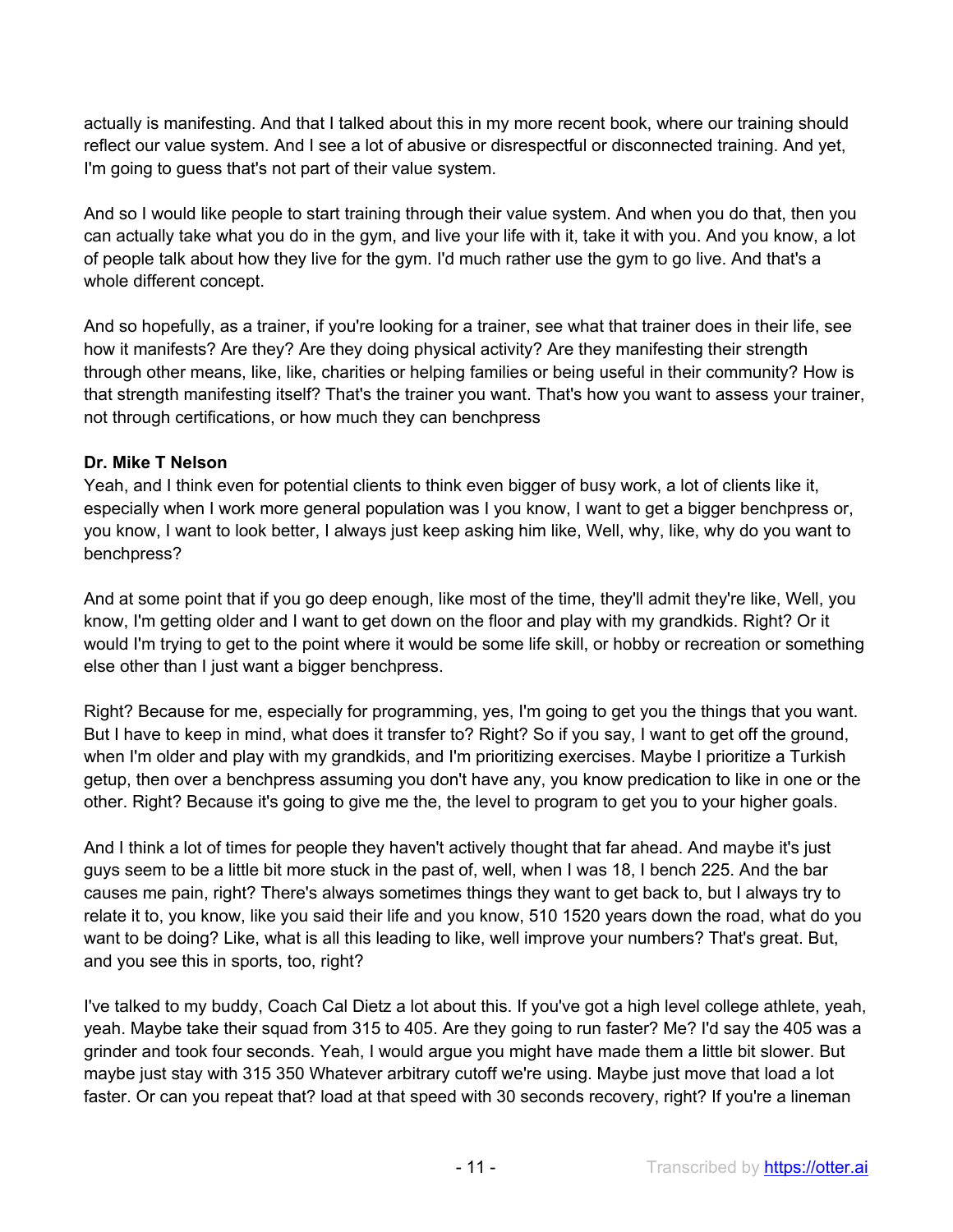or whatever, right? Is it going to transfer to the sport that you're trying to get better at? But even that's hard, because it's way easier if you're a strength conditioning coach, to show all your before and after numbers to whoever is grading you than it is to be like, yeah, definitely made him a better football player. It's like, yeah, sports that are measured, you know, track and field swimming, that type of thing where it's all measured.

Yeah, you can determine pretty fast if it transferred. But, you know, hockey, tennis, whatever those sports are, like Dan, John says, a lot more fuzzy. So you probably made them better, but it's a lot harder to determine if you did or not.

# **Chip Conrad**

You want to just hold up the sheet and says, that says lucky bench, this and every bench that right, the squat? And so I had a my two books ago was called Are You useful? And that was like that, that was a big thing that I started realizing, as I'm looking at all these posts of people who are that are pointing at their sheet and going look at what I can do and my workout now.

And the question kept popping up in my head. But But yeah, now what? You know, let's say you got to that 800 pound squat. If I saw that video of you squatting, My instant reaction would be great. What are you going to do with that? I mean, it took you how many years to get there, how many skills had to fall away so you can get there, that strength doesn't necessarily have any transferred anything. Tonight, how has that made you a better version of yourself, because that is ultimately, the goal of every single person who comes through the door of any gym is make a better version of ourselves.

And yet, we get some really twisted ideas of what that is. And you were mentioning, you know, goal setting. One thing that it's it's tough to, to mention that it's tough to talk about is beginners people come to a gym, actually not even just beginners, but people come to the gym in general, but especially beginners, don't know how to set goals. Yeah, because we can only set a goal as far as our experience allows us. And if our experience is simply what the fitness industry has been selling us, we're going to believe that all goals are going to be based on this scale or the mirror, you know, this thetic style goals.

Or if we've been going to the gym for a while, we're going to believe that the goals are going to be based on those numbers in that and that, you know, that clipboard of our squat or bench or whatever. And yet, those aren't really, truly fitness goals, or strength goals or whatever, you know, those aren't necessarily useful goals.

So I hate to say this, but if I get a new client, I'm just going to assume they actually don't quite know what their goals are. So one of my big jobs as a trainer is to start introducing them to what possibility is out there as goals, you know, these are things that you can choose. And I'm not necessarily bombarding them with this, I'm just kind of hinting at all these directions of how life can be lived. And it all points to outside the gym.

Look at that big life out there that you can go live and all these things that you can do. There's so many possibilities of movement, that aren't included in this gym. And so what we can do here is give you a foundation to then go explore. And that's I think that's the best any trainer can do is give a foundation of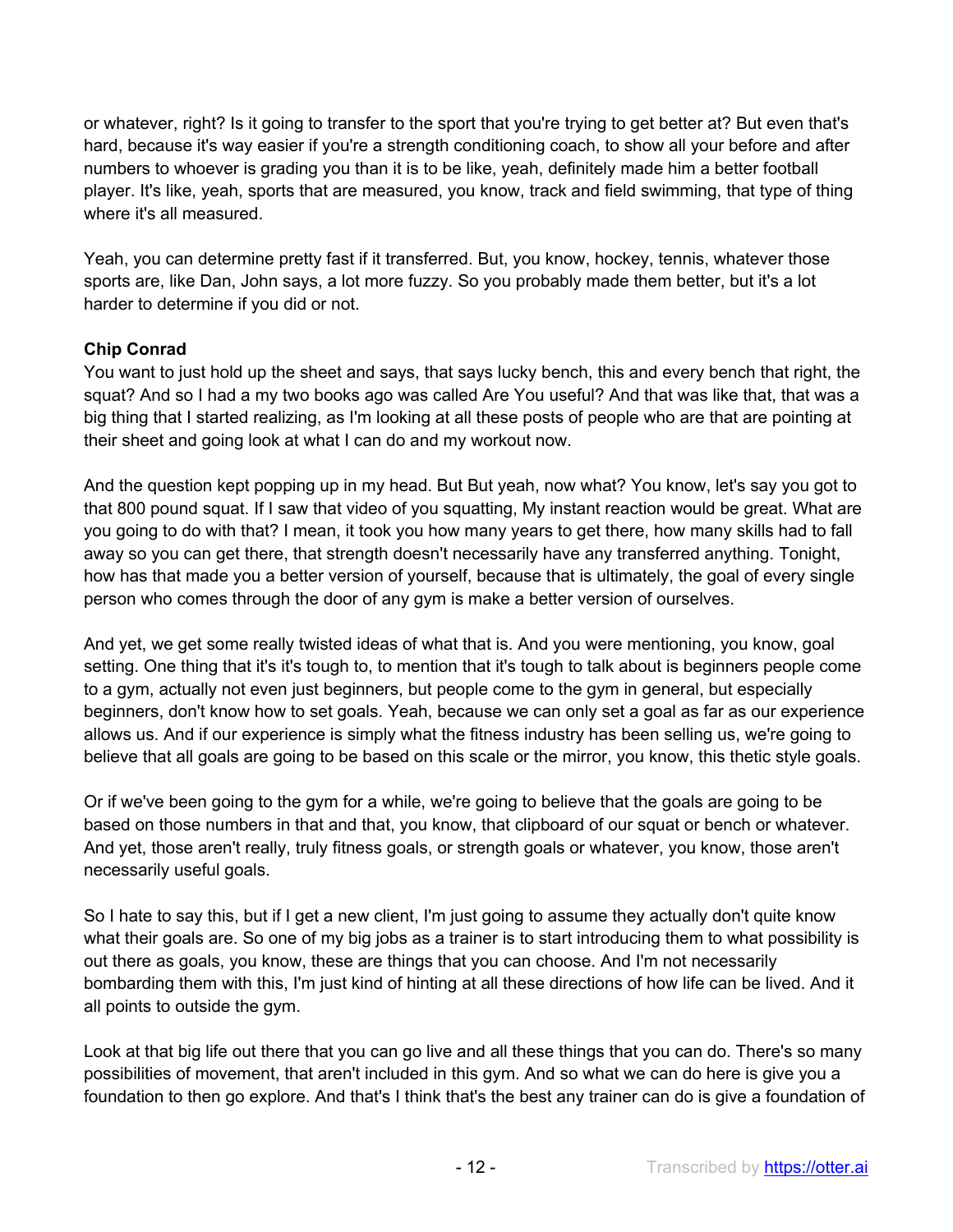ability and skill. So they can then go explore that if they start exploring. They want to get more specific, that's fine. But such a great big beautiful worlds possibility out there. Why are we limiting to what we've been taught in the gym for so many years?

#### **Dr. Mike T Nelson**

Yeah, and that's kind of one of my not so secret goals anymore now is, yeah, if I'm working the new client, we will have you know, distinct goals of, you know, whatever it is you want to achieve, because I think people do need markers of progress, and you do need something to move towards. But like you said, I get even more excited when I shout out to one of my clients, Dr. Rachel, who started wake surfing this year started doing a whole bunch of different things that she had never really done before. I was like, Nah, that's so awesome.

That like got me more excited than her hitting PRs in the gym, which was still great. But it's like, Ah, you're now able and you feel confident to do these other recreation things, which she probably wouldn't have done a couple couple years ago. It's like it's me more excited because I think again, maybe because I'm getting old is that you those experiences that you have doing other things like those are the memories you're gonna have, like forever.

To me that's like a huge part of what makes people happy in life. Like yes, enjoying the gym, you know, training and all that stuff. It's great. But, you know, the memories, especially doing something active, you know, with friends accomplishing other skills that you didn't think you could due before, to me that's like kind of more of like a ultimate purpose that I don't think it's talked about a lot.

Everyone kind of intrinsically knows it, but they do kind of assume that I, you know, I'm older, I won't be able to do that. And like, even like kiteboarding people are like, Oh, no, I can't do that. I'm like, anybody can learn. You're good your ass handed to you. Yes, probably not a lot of fun to learn. But a buddy of mine learned when he was 71 years old, right? You know, so the you can, if you're functional, you can do a lot more things.

And you you think is possible. And as you expand that base, you have that positive transfer to do other things that you didn't think were possible. And it's just kind of like the upward spiral that instead of the downward or upward ascension instead of the downward spiral.

#### **Chip Conrad**

Well, why aren't we more curious? I mean, that's a big thing that the industry does not promote curiosity.

#### **Dr. Mike T Nelson**

Oh, no, that's not good. What do you ask?

#### **Chip Conrad**

Aren't we asking what the hell do we do? Why aren't we looking at the world and going, can I get up on that? Can I go through that? Can I pick that up? Can I go do that? You know, that I want us to see the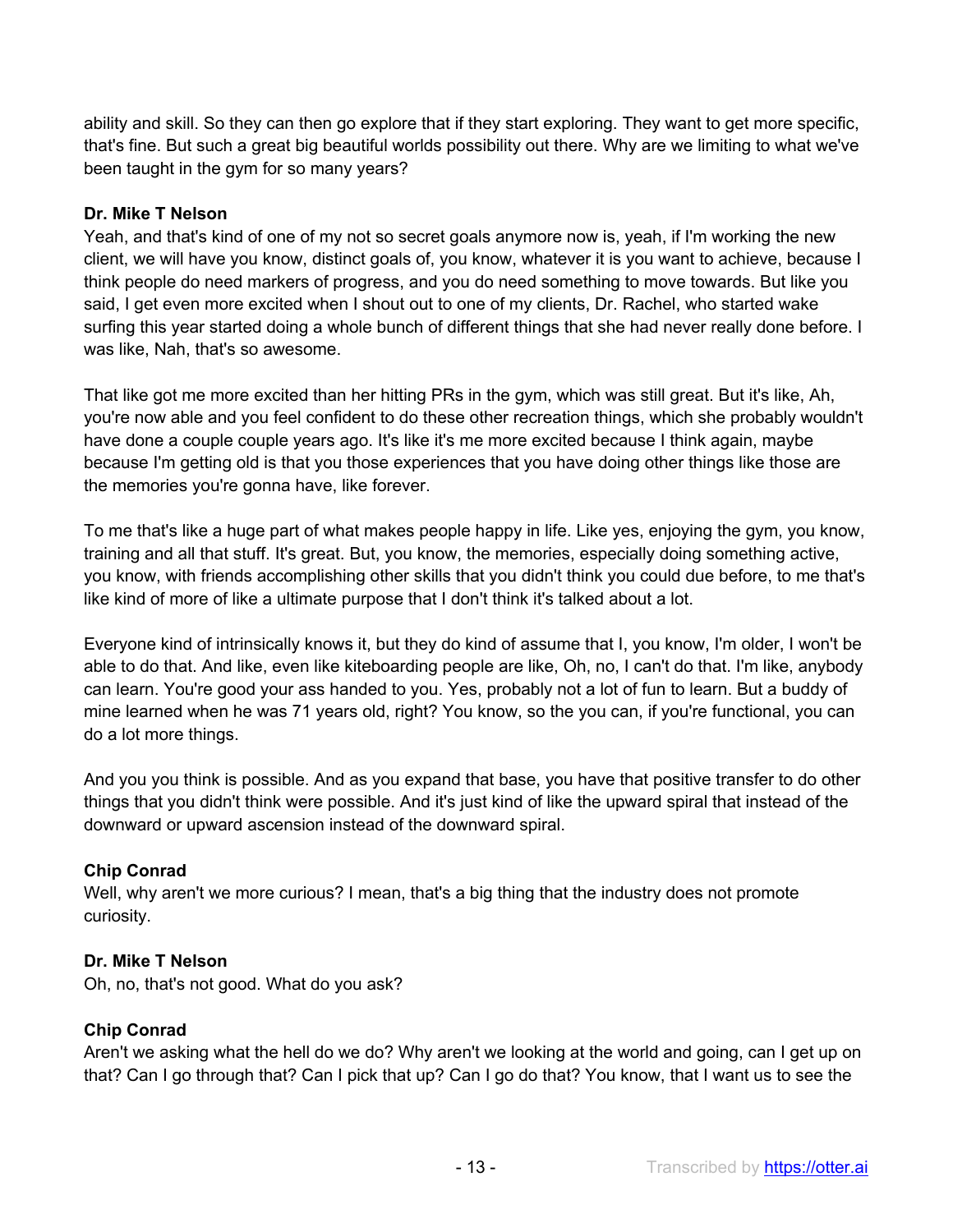world from the eyes of an eight year old child because you know, children have that non judgmental movement approach where they approach movement, sounds judgment, just curiosity.

So I just want to go try stuff we can we can apply the adult system of training a foundation of strength for that. But let's keep that curiosity so we can take that foundation and strengthen go do something with it. And like, like you mentioned, there's this almost belief that it happens automatically. Yeah, it doesn't I call it I give a shout out to South Park. In my book, where I talked about the underwear gnomes.

Do you remember the underpants? So the underpants gnomes they stole the underpants they stole the kids. And so the kids followed the underpants known to their lair, and asked them why are you stealing the underpants and they busted out this chart? And it said step one steal underpants step two, step three profit. And so everybody asked, What's step number two, and everybody looked around and said, step three profit. Just automatically assumed that step one lead to step three, step two is blank.

And that's how we treat fitness. It's like we're sold the idea that go to the gym, step two, step three, a better us, you know, a better version of us somehow, magically happens. But no one talks about what step number two is. And I go into several chapters of it in my book about you know, what, what is that step number two? Well, first of all, I can guarantee you that going to the gym doesn't automatically make you a better person, because I've been in dozens, if not hundreds of gyms and met 1000s of people who have done this training stuff. And not all of them are particularly great people are any better than they were when they started. So it doesn't necessarily make you that better version.

# **Dr. Mike T Nelson**

So it's not automatic.

# **Chip Conrad**

So what is that step two? And that's I think that's an important thing that we need to look at in our own programming and our own training, especially for trainers. What are we doing to actually get people to make a better version of themselves? What is? How is that going to manifest outside of our perimeters and dogma, so that they actually are the best version of themselves that we can get them to? Like you were talking about the client, when you're hyper boarding, you actually gave them opportunity? How cool is that? You said, I'm gonna help you here. And it's going to manifest this way. When we can give people opportunity. That's what we're doing our job, but it doesn't automatically happen.

#### **Dr. Mike T Nelson**

Yeah, I think of it as similar. Giving them base skills that also transfer. So like I said, when I'm setting up a program, like, yeah, we'll get you to the thing you said. But I'm also want to make sure that it transfers outside of that. And I'm going to have you measure the cost of doing whatever said thing is to so you have like your kind of your your guardrails, and if the cost starts becoming exponentially high. That's not for me to decide, but I'm going to make you aware of this.

And then you have to re examine if it's going to be worth it or not. Right. So if you use example of an 800 pound squat, yeah, I know some people who squatted 800 And that's cool. It's extremely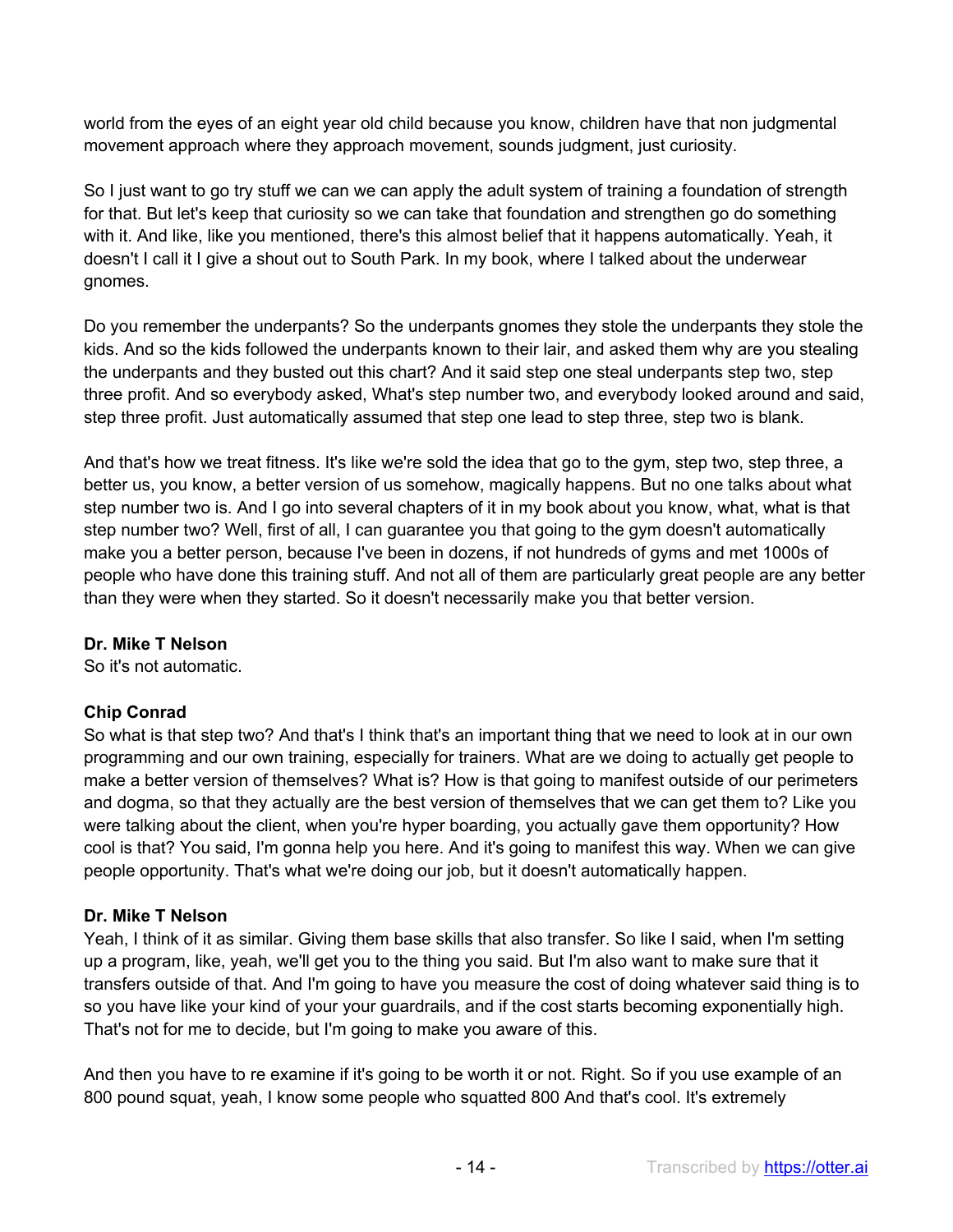impressive. It's way more than I'll probably ever squat in my life. However, on a day to day basis, what I want their movement patterns and level of pain that it took them to do that. Oh, I don't like pain at all. I'm kind of a wuss in that category because it limits me doing other things. But I think a lot of times we forget what the cost is to do the thing. And I'm perfectly fine. If someone says I want to squat 800 I don't care. If I have to live with a pain out of eight to 10 this is what I want to do.

Cool if that's what you really, really want to do. Okay, that's your choice, but I think a A lot of times people say stuff like that. But when it actually starts getting closer, then they start reevaluating. A lot of times, we don't ever mention the cost, whether it's heart rate variability, eating foods, sleeping, related race, relationships, time away all these other things. It's just one of those things that just gets kind of swept under the rug. And it just, it looks better to be just just more hardcore, and just try harder.

# **Chip Conrad**

We're in a strange situation in our world where we don't have the rites of passage that we had 100 1000 2000 5000 years ago, yeah, that's, that's another human characteristic that I think we we need is somehow we need rites of passage. And since we're not being swept up into into wars, every three or four years, like we might have done 2000 years ago, if we lived in Greece or Macedonia. You know, the rites of passage that were culturally accepted, aren't there. And so we've been we had to create our own.

And I think the training, workout is, is the modern rite of passage. And we also come from a culture that believes that the greater the suffering, the greater the reward. And so the rite of passage has to be suffering. And somehow that's, that's good for us. And that's kind of ridiculous. So I'm hoping we can understand that training is supposed to actually make you better, a better version of you. And it doesn't necessarily have to kill you in the process, that idea that we have to be chewed up and spit out to be better, I think is, in this day and age, we have to understand that maybe that's not the way it is anymore.

# **Dr. Mike T Nelson**

Yeah, and I think there's still a place to do hard things. And we need more of that. And challenge. But again, it comes back to I probably harp on this too much is that what is the what is the cost of doing that? Right? So I'm big into, you know, cold water immersion, things like that, you know, horrible shit you can do on the rower, go push your car, all that kind of stuff. But the reason I like those is because they're hard. But the risk isn't necessarily very high. Right?

There's a pretty large safety margin there. But it's still hard, it sucks. It's not something you're going to choose to do all the time, compared to things that are very difficult, but carry a very high risk associated with them. And if you're 100%, fully aware of the risk, and you take a progressive, radical manner to get there, and that's what you want to do. Cool. That's awesome.

But I don't think a lot of times people take into account the risk and not to remind CrossFit again, but he will see CrossFit and they're like, oh, yeah, I've never Olympic lifted, I'll do snatches for high reps under high levels of fatigue. It's like, Have you ever done any skill under fatigue? No, but I'll be fine. I probably not. That's an extremely advanced skill to be able to pull that off, like the people who are doing that and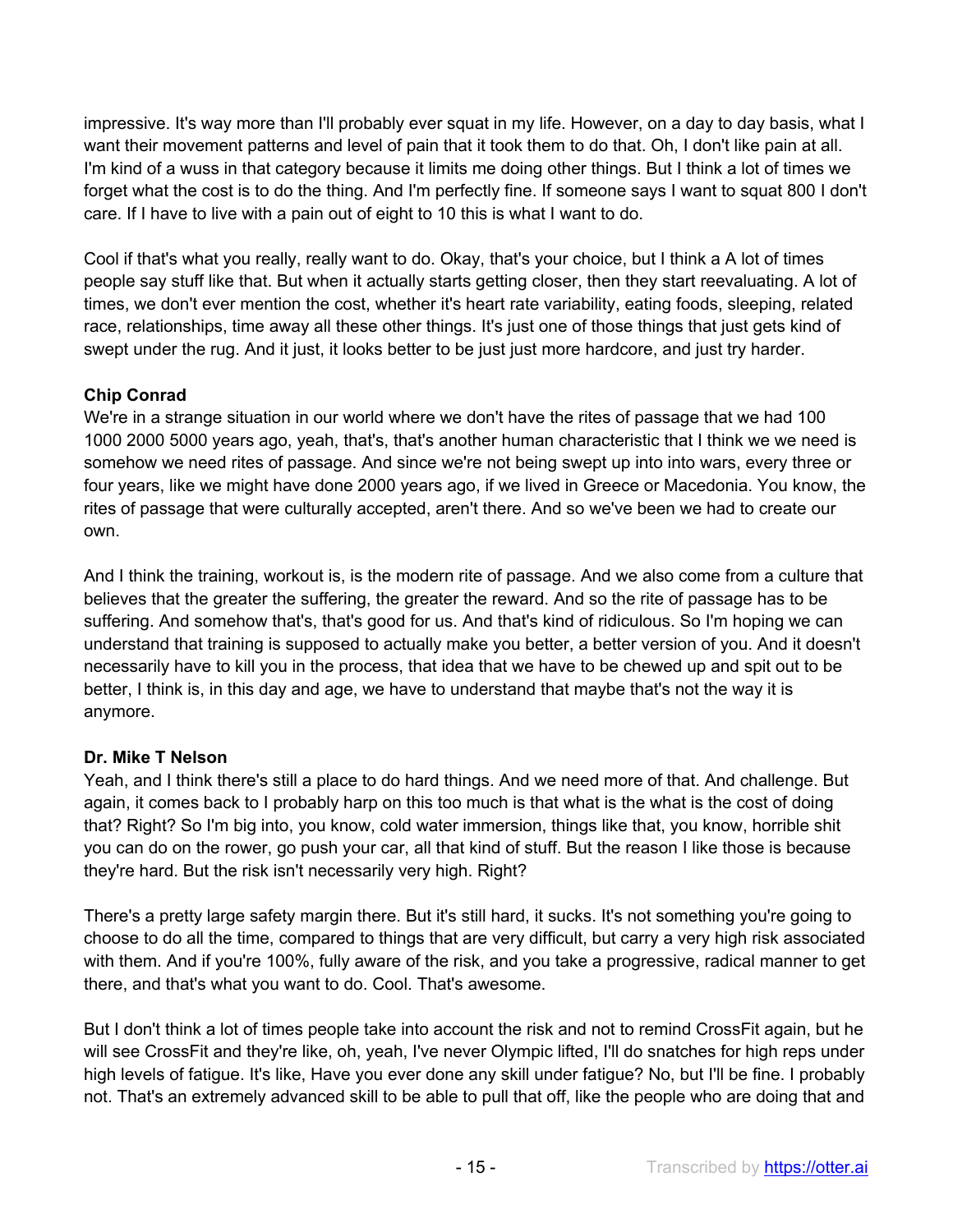not, you know, destroying their shit are really good at doing that. And I've put in years, if not decades to practice that specific skill. But that often gets lost.

# **Chip Conrad**

It's going back to the suffering challenge is the one thing that creates change in our lives. All change tends to come from challenge. But again, we're going to believe that challenge has to be suffering. And it doesn't challenge is challenged. But but it suffering is a whole different animal challenge can be suffering. But like you're saying, we don't have to associate great deals of risk with challenge. I know one thing you're trying to do is you're you're gearing up for you're trying to build up to a Thomas inch dumbbell lift. Yes. And you're up to the smaller Thomas inch dumbbell, which was 130 something like that like.

# **Dr. Mike T Nelson**

I got a I tilted the shit out of it the other day, but I got a lift with two plate mates on it with the 135.

# **Chip Conrad**

I have three dumbbells and the heaviest one was 172 which I think is your ultimate goal. Yeah, I got a 175 Yeah, okay. But I think the lighter to around what you're doing now. So you know, you can say you're doing your Thompson's dumbbell is just not the biggest one. Right? But but that challenge right there. That's a huge challenge.

People probably won't grok how hard that actually isn't. It's really quite hard. But what's the worst that's gonna happen to you if you fail? Or even if you succeed, and you have to work really hard to do it. It's not like what you're talking about the high rep snatch scenario, where you're, you're putting your body under potentially dangerous, weird load that it needs years of training to catch up. too. So yeah, challenges is what makes the world turning what makes us change as human beings. But it doesn't always have to be utterly, painfully suffering Lee dangerous.

# **Dr. Mike T Nelson**

And that's why I like with a lot of clients like having obviously I do group stuff, so I like programming it, but it's a way to challenge them that's actually low wrist, right, which I don't think people generally comprehend, right so I could drop the 170 275 pound inch on somebody's feet, not hit him be like, Hey, bro, just try to pick this up. And you know, for people listening, like 175 pound one hand deadlift, it's not that hard for people who have trained, right, that's very doable ish.

But when you have the globes on the end that don't rotate, and the handles the size of a Coke can. Narrow, pretty narrow, right? It's wide, it, it just the rotation, you need to stop that rotation support with your fingers is just exceedingly high. Yeah, but if people don't make it, like and I've got 100 pound replica, and it's like, you have a duty to lift, I'd say it's a 50/50 chance if they can even get 100 pound replica up. But if they don't make it, they just can't lift it, they don't move. Right.

It's pretty safe. So when I did more in person training here, I would have, you know, some younger guys would come in. And the deadlift, like always scared me doing their eval. me years ago, I've told this story before we did the the tactical strength challenge. And a buddy of ours came down from North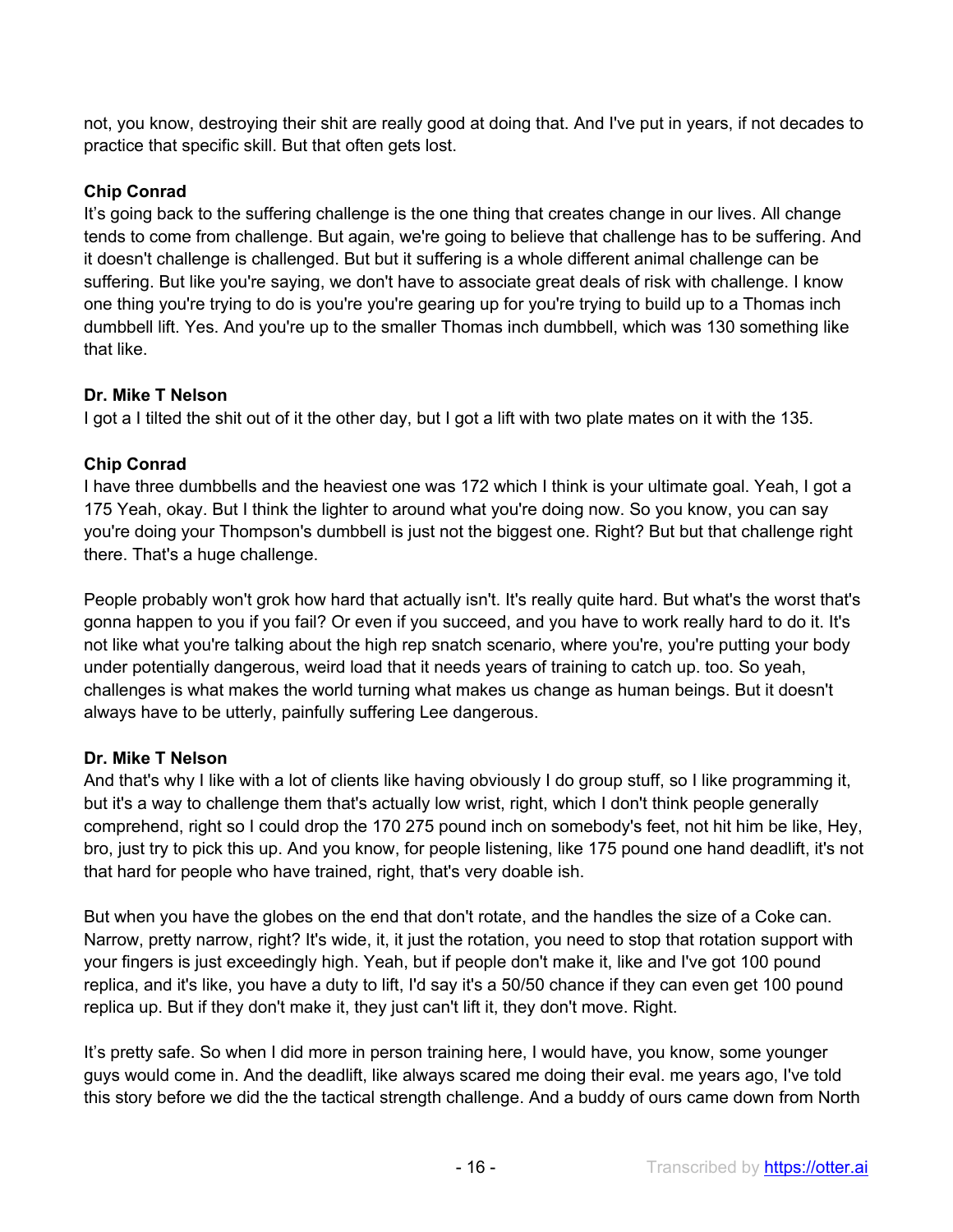Dakota, HE round back to 455 for a single, my buddy Adam Glass and I were sitting next to each other looking at each other, he walked away and he was fine. And we're like, on one hand, that's extremely impressive. He did that and didn't blow a disc across the gym and just fine.

On the other hand, that's so scary, I never want to see that. Like pretty high risk. But yet, if you go double overhand, and you put a two inch like non grooved axle in some of these hand, their grips gonna fail way before they're going to get close to their deadlift strength. So for a lot of times, I'd have people do double overhand axle, like all the my deadlift isn't gonna get better. It's like, you need to work on your form first. And this is kind of a stop gap to make sure that you don't load it so heavy, right? I've always seen one guy, my buddy Tanner, who's like one of the top grip athletes in the world who his grip is legitimately so strong that he could do some damage to his low back.

But I mean, he's a freak, right? I mean, there's just not that many people out there that can do that. If they have they train long enough. So they have all the supporting musculature. It's not a big deal. But yeah, I think there's ways you can challenge people without necessarily assuming that you're going to add a whole bunch of risk to them either.

# **Chip Conrad**

Yeah, yeah. And if, if we take it to something that's not as weird as the Thomas inch dumbbell, you know, we can create very challenging programming for people without it being particularly dangerous. And again, if I'm talking about trading for my value system, I value respect, I value appreciation and value love. I don't value abuse.

So why would I pick a particularly abusive relationship with my body through a training protocol that manifest that as the way to create a better version of me? If that's not what the system is? And that's, that's why I don't like seeing people beat themselves up. Because it makes me think, what, what do you think about yourself that you're doing that to yourself?

# **Dr. Mike T Nelson**

Do you talk about mental state when people are lifting? I'll leave it as a vague question.

# **Chip Conrad**

I ask how do you feel? And I asked a lot about during and after, because one thing I noticed, everybody will tell you, you know, they might come to the gym grumpy, and then they leave feeling better. That's, that's sort of the cliche. I came here feeling her and I leave feeling great. What about during what's happening during. And so I found that, for me, this worked really well. And a lot of my clients started to pick up on it, that if I can, during the process of whatever challenging thing I'm doing, let's say I'm doing a squat, and I'm doing a pretty heavy squat, and it's challenging.

Can I actually be present? And just think to myself, wow, look what I can do in this moment. You know, maybe it's not my heaviest weight, I don't care. I'm fine. A human being who's doing this thing. And that's pretty cool. So why can't we smile during challenge during an exercise? I find that that turns people around so much. That smile on your face that acceptance and appreciation of what you can do in that moment. Just makes not just the set better, but it's going to make the entire Workout have more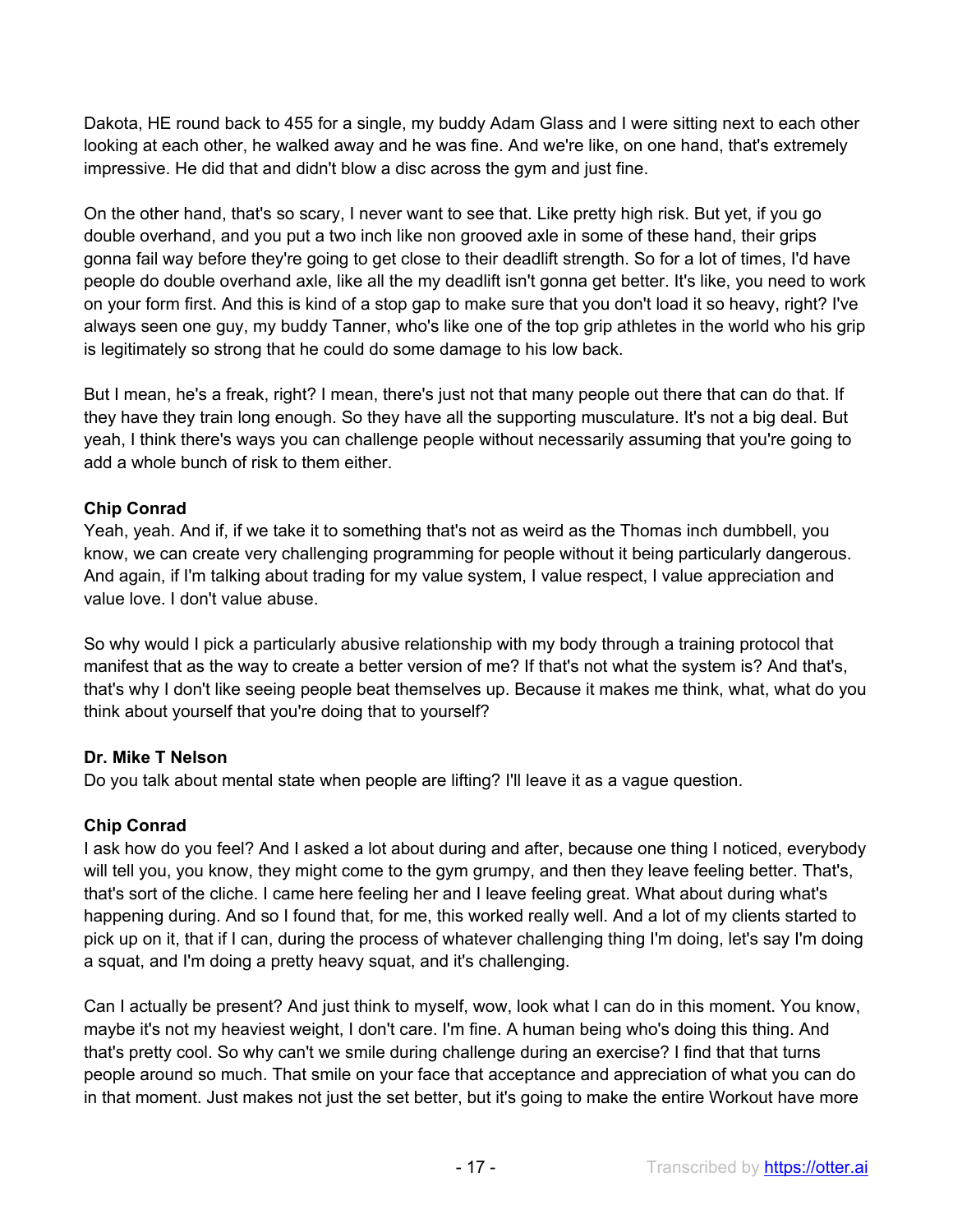more grounded more part of your actual experience, instead of letting it make you feel better, so you leave feeling better.

I think we can actually be more present and get that mental state where we can appreciate Hey, fuck it, why I can do this is so cool. Um, and that way we don't defeat ourselves that much. You know, I see a lot of defeatism in the gym, was the old term will you should on yourself?

### **Dr. Mike T Nelson**

Don't should all over yourself.

# **Chip Conrad**

Yeah, yourself. And I see that a ton in the gym where people think that they're always supposed to be making progress, progress progress, and what they don't understand is showing up might be all the progress they need that day. And if we can manifest that feeling of wow, look at what I can do, not what I think I'm supposed to do. Or or you know what somebody else's idea of what I'm supposed to do those those charts and everything that say you're supposed to squat double bodyweight, you're supposed to do the deadlift, two and a half, whatever, we can bypass all that and just understand in the moment, I do some pretty cool stuff, you know, then our I think our whole mental attitude will change.

Now, I got to point out though, for some people, and this is totally cool, I get it. I'm sort of like what music probably is for you and I in many cases, we need what I call the tension release valve, or the anger release valve. And sometimes you got to go to the gym and you got to tear something up or, and you have to get angry. Because that's how you manifest your anger. So the rest of your life isn't angry. And I get that sometimes it's just good for your mental state to be angry in that moment. And and that's, you know, that's I've seen that work for a lot of people. I've applied that myself when I compete. In US, I compete in this weird sport called moss wrestling.

And when I competed moss wrestling, I actually have to go to that place. And it's a real scary place. And I only reserve that for competition days, because it's a really frightening place. But I can see how people sometimes need to do that. It was was a Dave Tate that had an alter ego named zippy. Yeah, he was this crazy madman, and he had to release it be when he worked out, and that will be calm and normal Dave tape the rest of his life. That works, too. So I think we're all we're all going to have a different journey. But we have to define what that journey is and what works best for us. Because we're often told what that journey supposed to look like.

Like certain gyms have atmospheres that you sort of have to obey. I see this a lot in CrossFit, but it's also very prevalent in powerlifting. And even yoga gyms don't have to be a certain way at a yoga gym. There's these tropes that we almost have to follow when we go to certain situations. And that's, I think what we need instead is a space that allows us to find what our own journey with our own vision is going to what's going to work best for us.

#### **Dr. Mike T Nelson**

With clients, I often tell them that if you need to do a hard workout for your mental sanity, cool, I get it. Right. That's in terms of a release, that's probably the best place to go. But in my head, I'm also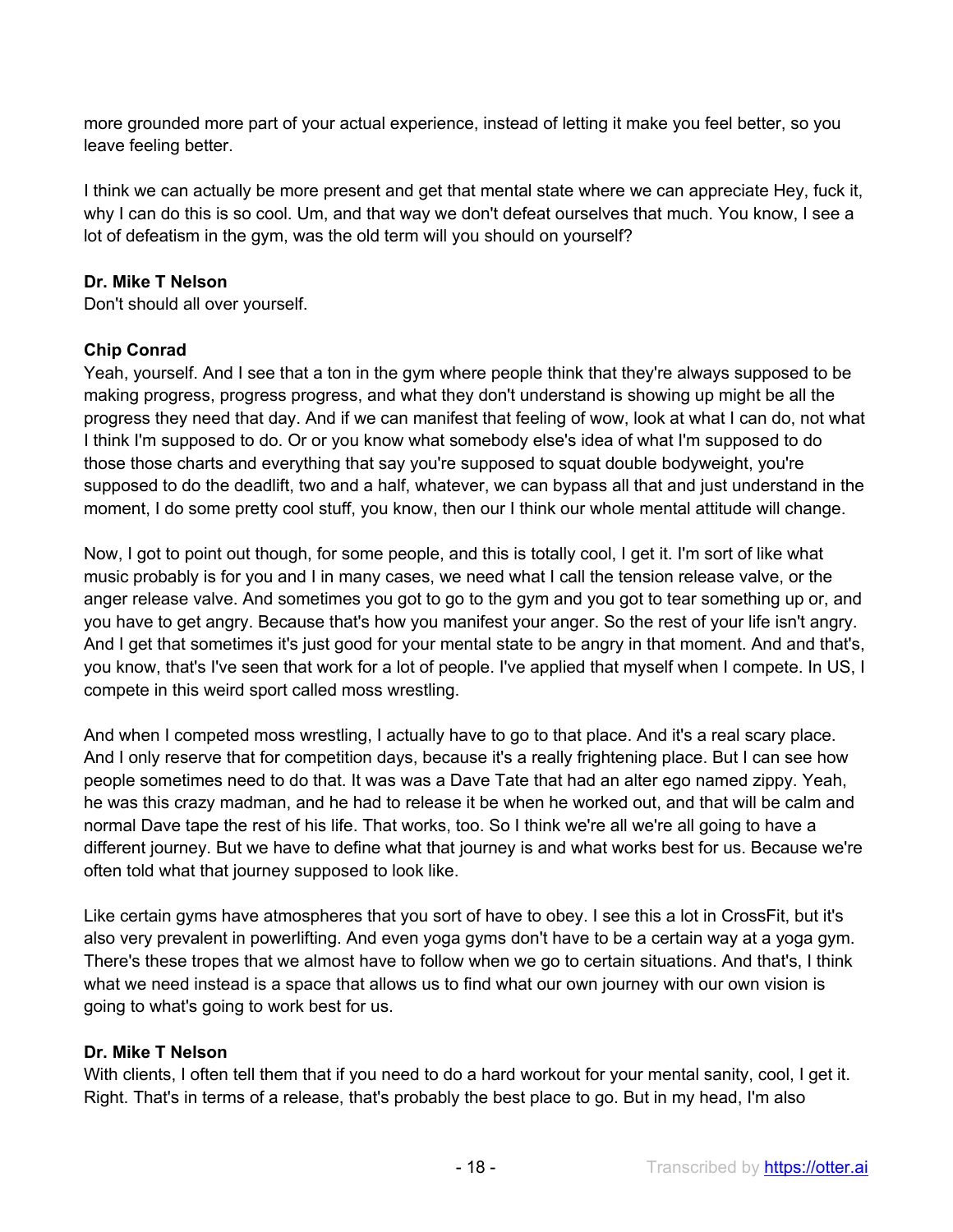thinking to Mike, hmm, could you do that less than less and find other releases? And can you at least be a little bit aware of the, like, we talked about the risk? Because my, my fear is what I've noticed, anecdotally is that those people tend to get injured a lot.

And I think it's because they're, they're in that state where they're not thinking about the risk, and again, not as a pro and a con, right. I mean, if you're trying to do something very difficult, you don't want to be under a heavy bar thinking what could go wrong here, right? I mean, that's not the time in place to to think about that. But I do want them to be aware of the cost and think are there other outlets they could use also or potentially live in less risky movements? Right, maybe get on a rower and do a two kg or a 500 meter. Maybe not pick a heavy back squat in, you know, like a battle.

# **Chip Conrad**

Again,maybe you want to do battle ropes at that point instead? Yeah, triple bodyweight deadlift. Right.

# **Dr. Mike T Nelson**

Right. So that's one thing but at the same point, it's I don't want to deter them from doing that because that is probably way better than a whole list of other things they could do that would take them down very dark, not so good, beneficial paths.

# **Chip Conrad**

Yeah. As long as it doesn't perpetuate itself and become another type of abusive loop.

# **Dr. Mike T Nelson**

Right. That's my fear is that they'll create some Helios in their life that they can solve in the gym, and that pattern then sort of repeats. And then my biggest fear is that if they get injured and they can't lift the way they used to, or what do they do that, and I've had that happen to a couple of clients in the past.

And one of them scared shit out of me, like I referred the personnel, just psychologist and like you need you need to talk to someone, because they got so stuck in their own head that they couldn't lift the way they did before and exercise their own demons that it started becoming a big thing. And again, I'm not saying it's gonna happen, everyone.

# **Chip Conrad**

That's common enough that we do have to keep an eye out for it. I've dealt with similar situations.

# **Dr. Mike T Nelson**

And then even transitioning from college to working like I had to get used to lifting again, not being stressed out of my mind. Right, most of my college career was spent lifting was just the Escape to get some movement so that I could feel sane. And I could actually concentrate again to get any, you know, homework or anything else done. And once that was removed, it was kind of like, oh, this is weird. I don't know what's going on.

# **Chip Conrad**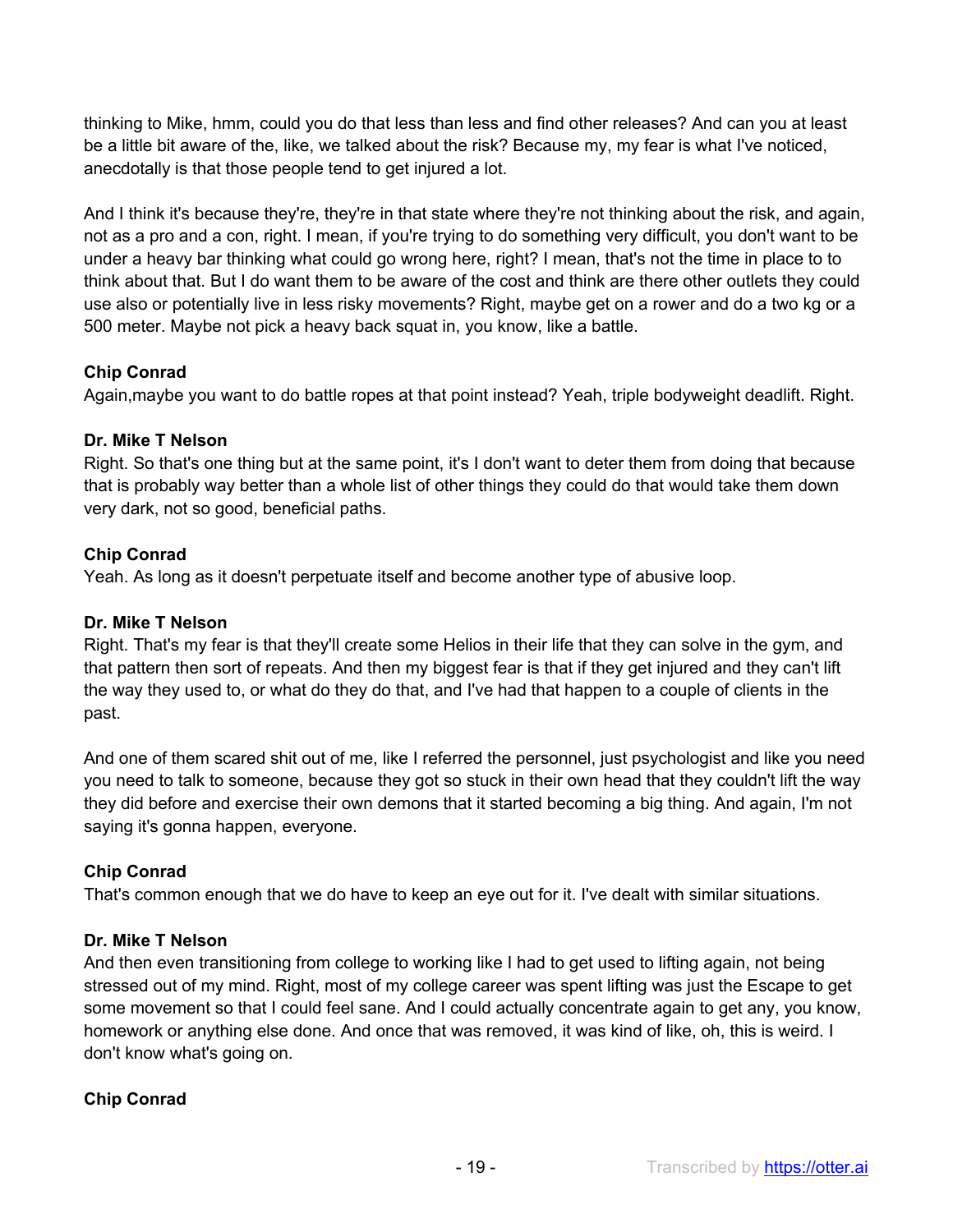I'm on my own. Oh, no.

### **Dr. Mike T Nelson**

Yeah. And you're playing about I think, buddy of mine Frankie's various said it was like state before skill. So the one thing I think I did correct when I was training here, people more often is that, like you said, my whole goal was that they just leave better than when they came in. Yes, we're gonna work on stuff, yes, you're gonna make progress. But I love myself as a flexibility.

So as long as they walked out the door, and they felt better, even if they didn't do anything more productive, or we didn't, you know, obey the laws of progressive overload or whatever. I knew that they would feel better, and they would come back. And a longtime client came over once he drove like an hour across town and traffic to my house here. I opened my front door, and he just, like, passes out in my living room floor, curls up in the fetal position. I'm like, dude, like, What?

Are you gonna throw up on my carpet? Like, what's going on? He's like, Man, I don't feel good. I'm like thinking, you could have told me like, you can't make the session. You could come another day, we could reschedule it as a client at that point for a year and a half. I'm like, it's cool. Like, why did you drive an hour in traffic to come over here, and just lie in the fetal position on my living room floor? And he's like, because when I leave, I'll feel better. And at the time, like, I, I didn't quite get it, you know? And so I'm thinking, What the hell am I gonna do with this guy?

So just had him started doing some floor mobility, did some z health stuff, some joint mobility, got him up walking around wasn't nauseous. I said, Okay, let's let's go to the gym. Like, what do you want to work on is like, I'll try some benchpress. And like, I will just stay lighter. Now, like an hour later, he said, like a PR and like, skipped out of here. Like he felt amazing. And I realized, I'm like, holy shit. Like, he didn't even know I talked to him about it later. Like, he didn't even know what he was saying. Unconsciously his body learned that whenever I left, I felt better.

Because I just get to this weird dude's house and collapse on his living room floor somehow. I'll feel better. Logan? Yeah. Yeah. But I think that's also good business for trainers, right? Because you want people to come back. Like, even if you have a session that on paper wasn't that good. But they leave feeling good. odds are they're gonna come back the next day, and you can do more things with them. But if they get frustrated, injured, they quit. They're out of the process. They may never even do formal exercise again in their life, who knows, you get another chance to work with them. I think that's progress.

# **Chip Conrad**

Their workout with us that day, might be the only to whatever degree it is, might be the only success they have that day. No 100%. And so it doesn't have to necessarily be huge, you know, if that's why you don't have to PR every day, you just have to move. And again, that's why I say showing up, there's your first success.

And you know, I can picture the guy on the floor, something in his body was just like, if we show up, we did that. Yeah. That that's, we can chalk that up, because everything else fell apart earlier in the day.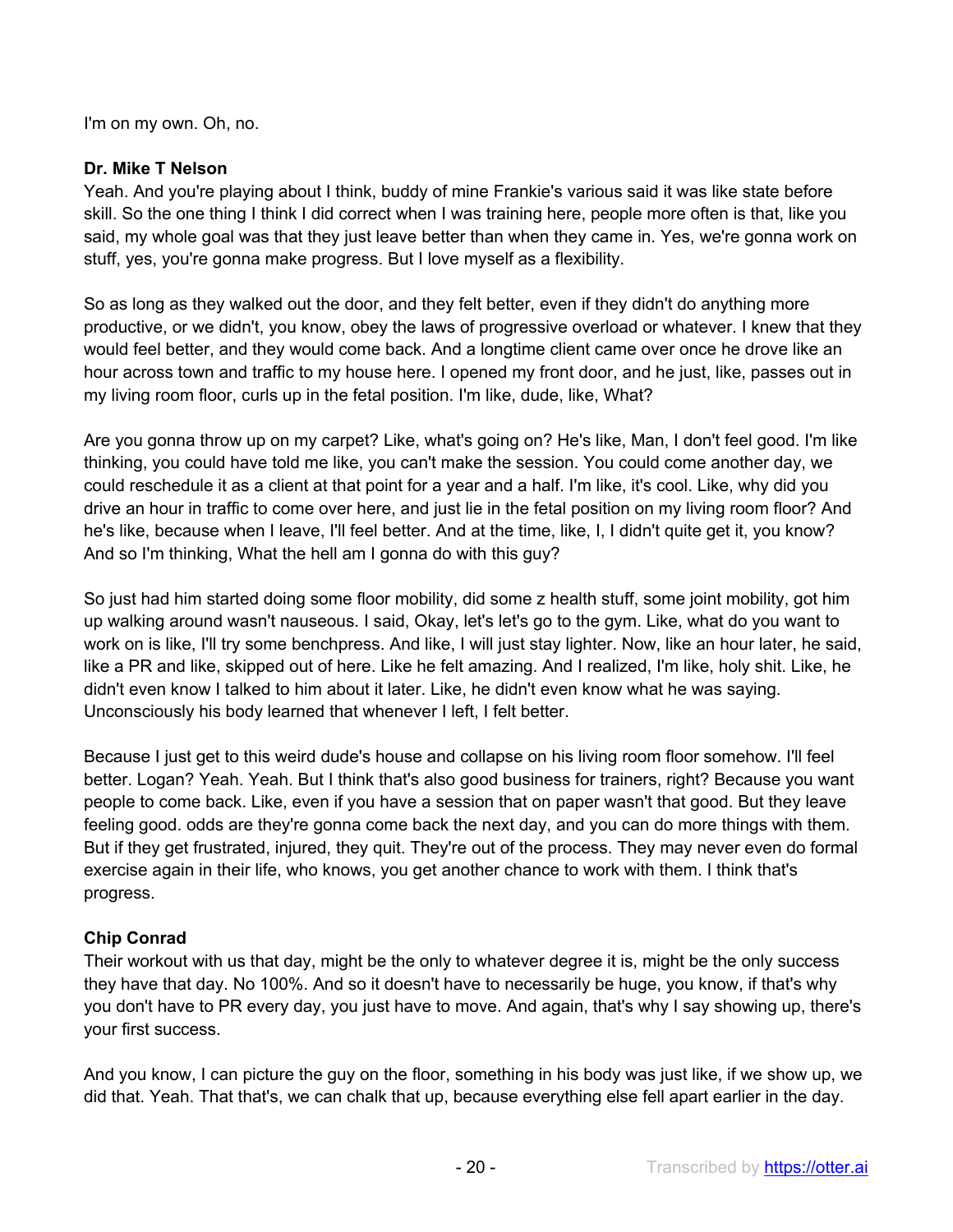And and so I get that, that's awesome. And if if so after a while of training people for I thought, Well, now let's see if we can do this. We can have them focus more during the workout to see you know, why they're feeling good, and why how we can build that appreciation.

And maybe that's one of the things they can actually take with them too. So if we can build the presence of that, like I mentioned, the appreciation, I'm here doing this thing, look what I can do. I'm hoping they can take that through the door in their day to day life and think I got up this morning. That's I showed up that way. You know, I'm doing stuff I live a life. This is cool. I can appreciate things better.

# **Dr. Mike T Nelson**

Yeah, my big thing lately is just violent consistency. Right? It's like if If you look at anyone who's achieved anything, yes, there's broad talent, there's outliers. But if you go to a high enough level, like no one got there without just showing up, day in and day out, yes, you have to do, you know, intelligent things don't get hurt, all that kind of stuff. But you have to show up.

And I even think about the example I've used for clients is Oprah, you know, very public person obviously has gained weight, lost weight, many times in her life, has a whole bunch of money, she can hire someone to be a chef, she can hire someone to walk around to basically do everything for her. But no one can replace her doing the work, lifting the weights, eating the food, whatever, right.

And you can substitute in with elite athletes, drugs, you know, whatever, that at the end of the day, it doesn't matter. Like no one is ever going to do the work for you. There's no magical drug that's going to do all the work for you. It's just one of those things where you, you just have to put in the effort, day in and day out to, to see the reward. And there's just, there's shorter ways to get there. But there's no way to circumvent that entirely.

# **Chip Conrad**

You know, I like to say that the recipe for transformation is three key things. Consistency, intensity and purpose. Yes, I like that. Because consistency, intensity would be would be the spark that starts the flame consistency turns into a fire, and then purpose directs it. And if you lack any one of those, you might not quite get where you're going. For instance, the big one that people don't talk about is purpose.

You can you know, the transformation is not always a good thing. Sometimes we transform and a good wizard to the dark wizard, you know, it's, there's there's a historically a lot of bad transformations. And so that's where we have to dial in our purpose, what what is it exactly we're going to transform into? And then you need that intensity, as long as it's not the, you know, dangerous risk that we're talking about. We're not perpetually throwing dangerous risks at ourselves. And then, like you said, got to do it again. And again, light that fire again, and again, and again, and again and again.

And so those Yeah, that in my one of my books, I talked about that. That's the transformation recipe. That's not much intensity, simplest, intensity consistent in purpose. Not what do you just have to define what that means?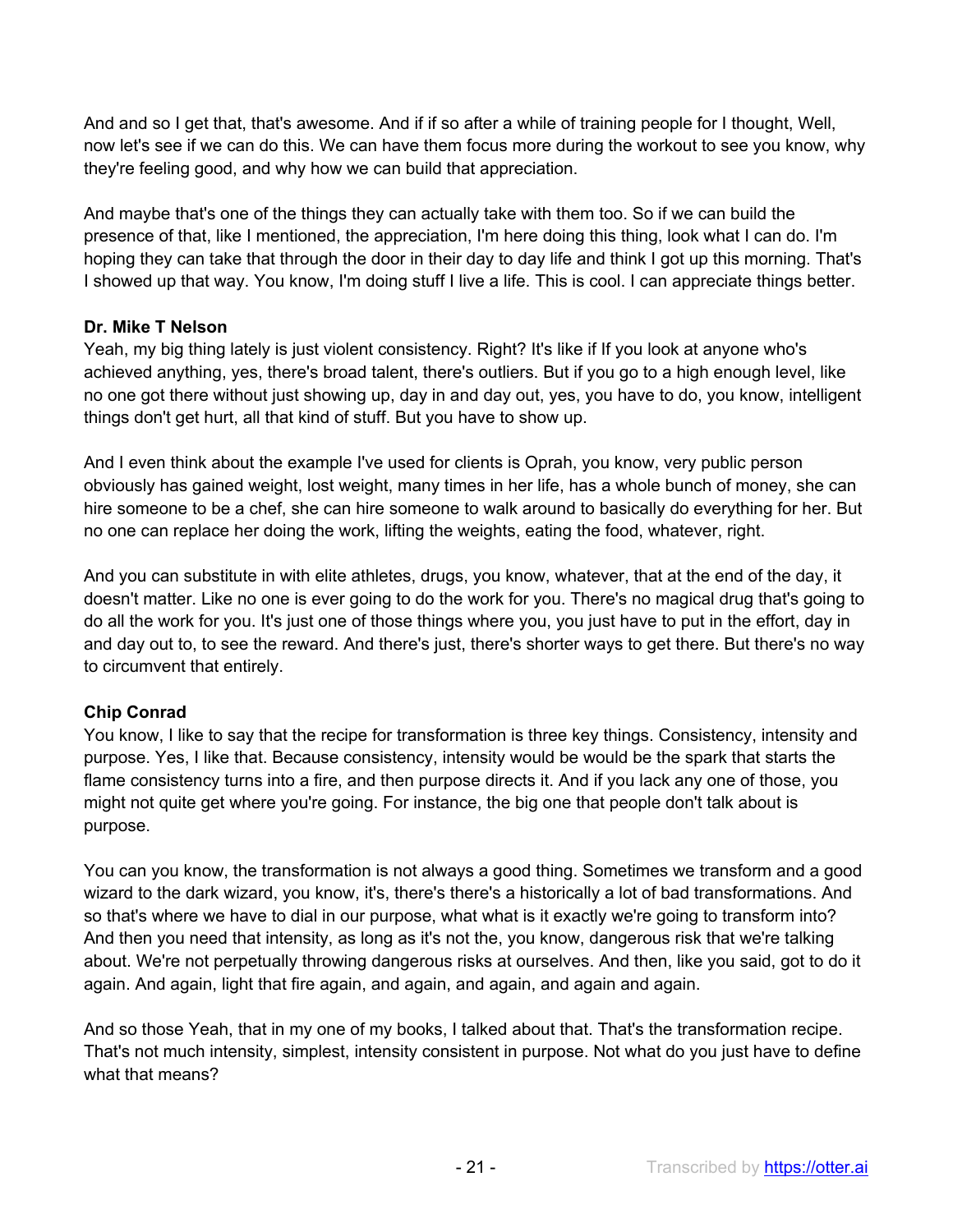### **Dr. Mike T Nelson**

Yeah, and purpose. I know, Dr. Brian Walsh just talks a lot about this to like, people who don't have a purpose in terms of impact on longevity, it's I don't remember the exact numbers, but it's, it's pretty high. Right? So. And you see this in people who generally I think, maybe I'll use the word happier. Most of them that I know, are pretty passionate, and are pretty clear on what their purpose is. I don't think you have to be 100% clear on what you're doing for the rest of your life, you just have to know enough to do the next step.

I think you can get too caught up in that trying to think 20 years down the line of like, Oh, I'm doing this job I hate now. And I'm, you know, marking pet food cans on an assembly line or whatever. And, but you may have enough purpose to just think, what is the next beneficial thing I can do? And I think for a lot of people, that's enough. So I don't think you need to be super worried. If you don't know what your grand purpose in your life is. I think it can be a smaller scale thing, too. And, yeah, we don't get too hung up on trying to know everything into the future. And that's not helpful either.

### **Chip Conrad**

You don't ever have to know what we're going to be when we grow up. No. We just have to kind of want things What do I want to be? What do I want? What feels like, like you said small step? What, What's tomorrow gonna look like? What's the next day? Like? What would I like that to look like what my purpose be. And that leads into, you know, goal setting with clients, we have to start asking them, one of the things I like to do with clients is define what strength means. Because we're fitness you use the word fitness to because we start defining them metaphysically beyond physically, they might have very similar definitions. And I mean, you know, you can talk about the physical definition, the ability to generate force.

But if that's not usually how we use strength, when we're talking to each other, you know, in day to day life, we're talking metta beyond physical ideas of strength, strength of character. And so, I asked people, what is strength mean? And the way we get there is I asked another question, which is fairly simple. Why is it important? And once they start answering that they have their definition of what it is, it's that simple.

Once you to answer their question, why is strength important? That's what strength is. And then, oh, look, look how easy it is to set goals from that place. If I say if I asked you why strength important and you say, like you mentioned earlier, I'd like to go and play with my kids. That's what strength is, you know, your ability to be useful and playful with your family.

Cool, I know how to train you for that we got goals now. You know, what, what, you know, exercises and movements and stuff that's easy to figure out. But when you have that purpose, and then we're going to add the consistency you were talking about, I'll create the intensity, boom, there's your little recipe for transformation. And you're gonna have, you're gonna have your purpose.

#### **Dr. Mike T Nelson**

I think that also gives you sort of top in numbers to like, I've had this discussion, my buddy, Dr. Tommy wood, and Dr. Ben house, a bunch of other people have, if my purpose let's say, as to increase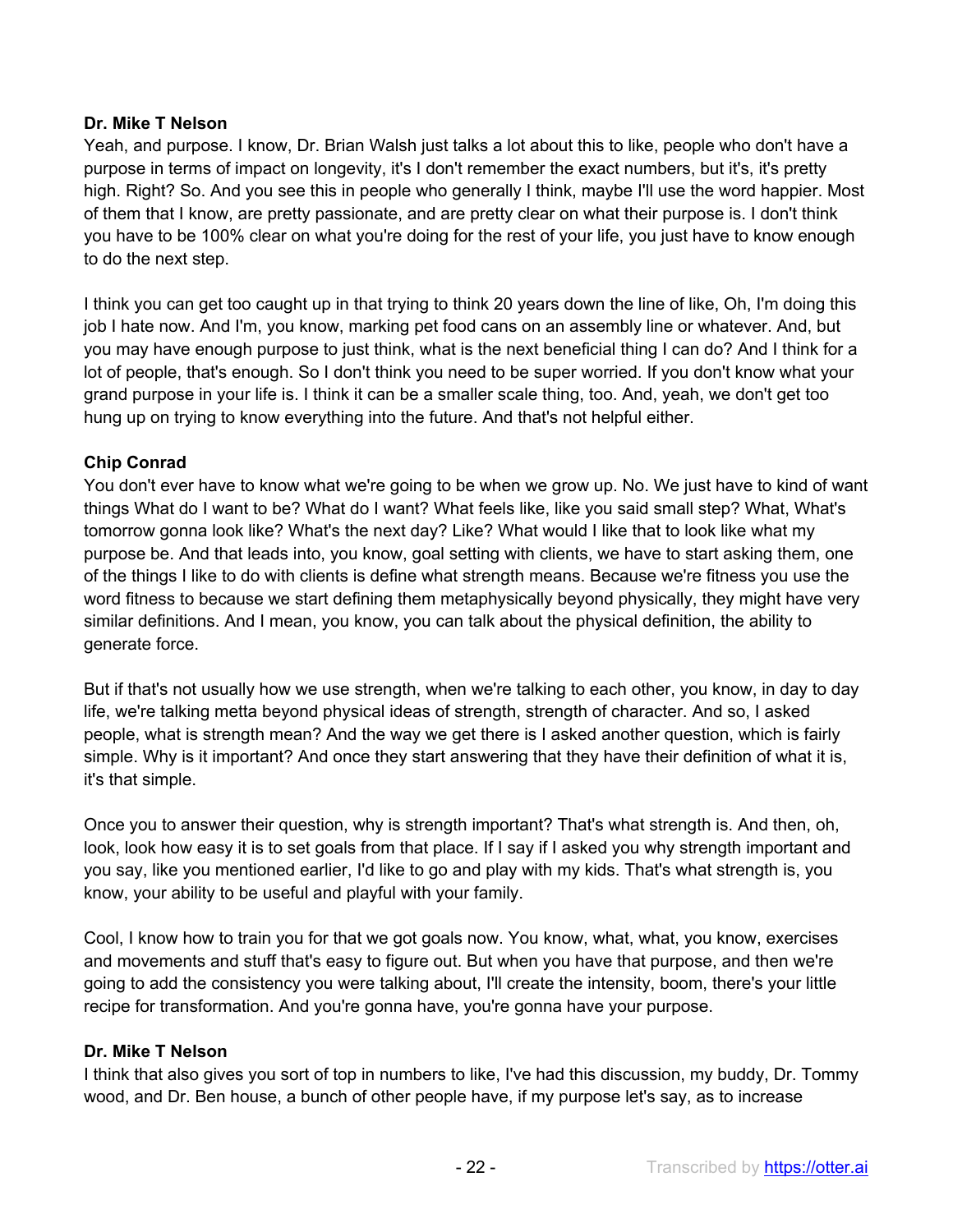longevity, right? We'll just use that as an example, to live a longer life to do more things, whatever things you want to do. We know that like lower body strength, muscle mass as part of that, but we don't really know how much is enough, right? If you can deadlift 225 315 400 500 600. I would guess that once you start hitting 400, you may be on that part of the curve where it just starts to flatten out. Right? We see this in all physiologic systems. If you look at something as simple like Panzers published stuff on step count and energy burn, once you hit about 15,000 steps, if you go from 15,000 steps to 20,000 steps a day, do you burn more calories? Kind of but it's pretty damn flat, right?

Your body just gets more and more efficient. You don't really burn that many more calories. Now if you go from you know, 2000 to 7000. Yeah, that's a big difference. Yeah. Right. So I think the assumption is always that it must be this linear thing that if I did the 405 100 is even that much better. 600 is gonna be even better. It's like, man, you, you might have enough already.

And now your cost, your risk starts escalating. Now, I think it's a different thing, if that's what you want to do, right? If you say, like, I want to lift the Thomas inch dumbbell, why don't want to do that? No, the reason that I think it'd be fun, yeah, like, I don't have any big existential reason, it's not going to transfer that much to my kiteboarding. At some point, it you know, I probably have enough grip strength for longevity. It's just something that I want to do, because I think it's cool. And nothing wrong with that. As long as people understand that. That's the reason why you want to do it. That's a good reason.

# **Chip Conrad**

Well, that takes us back to the 800 pound squat. To get to the 800 pound squat. Yeah, it probably lost all of its potential to help you with other things. At 400 or 500 pounds. Yeah, probably not going to get any stronger at anything else. But the squat past that point, you know, like those steps, those extra steps are not really doing anything.

So what do you have to sacrifice to get there? And we mentioned earlier, everything from other skills to speed to relationships to money, because you're gonna have to eat more food, I mean, all these things. So you know, what does that inner pound squat mean? And you're talking about the Thomas inch? Yeah, there's not a lot of sacrifice there. It's not like you're going to make a worse, pained, struggling version of yourself by getting there. But you would with an 800 pound squat, most of us would with getting to big numbers like that. So we have to really define what the purposes are more.

# **Dr. Mike T Nelson**

Yeah. And as I get older, too, I always, I think more about what constraints I'm gonna put on myself, right. So one of my goals is, you know, to lift the kidney stones, and it's still on my list. But if I'm honest, I've transitioned more to the Thomas inch dumbbell would be a higher goal. So I spent more time doing that. I think part of it is just for the reasons you outlined, it's there's less risk. You know, honestly, if I want to do the Denny's, which I can Christ, 140 pound female just did it at the Arnold, which was oh, crazy to see, I don't think people understand how batshit crazy it is to do that without straps. So is it possible? Yeah.

But I also know that I don't want to get up to you know, highest ever God to embody what was supposed to 250 when I did a couple of novice strongman's was back in school. That was pretty fat at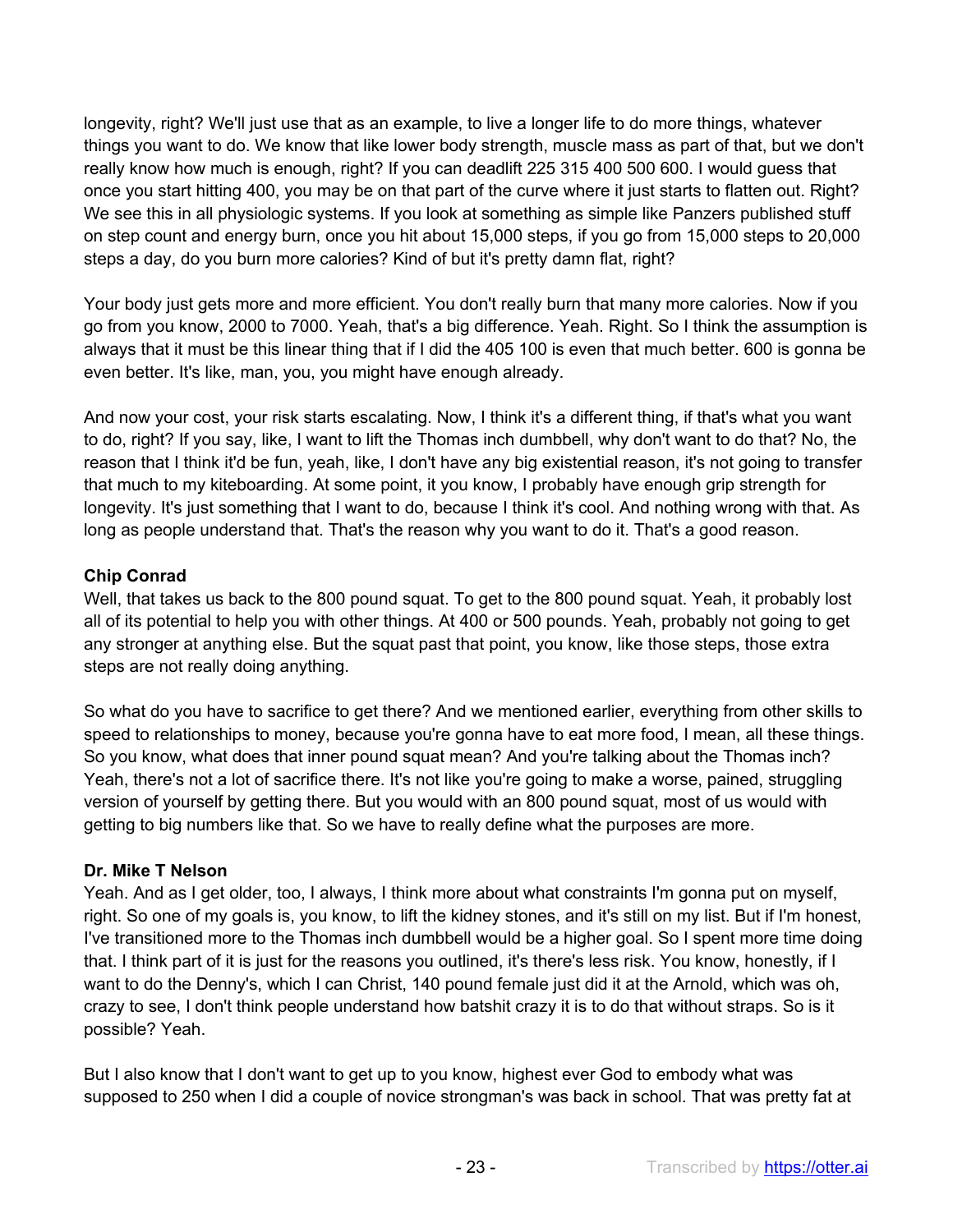that. You know, so I think there's also limits on what I want to do to get to get there. Right. And I think, discussing what those limits of what people want to do to get there is useful because again, that gives you kind of your guardrails, whether it's performance enhancing drugs, health body weight, you know food like you said, relationships etc.

And I think as the older I get I'm more in tune with goals that are still difficult are still a challenge. But you know, my buddy Adam glasses, been picking up the inch dumbbell for years and he you know, he did it a body weight of like 210 Right. So for grip stuff, adding a ton of body weight is not necessarily going to transfer to make it better.

And if my goal is not to Get super fat than that, that kind of lines up a little bit better with kind of where I want to be in the future to. So I think taking into account the costs and everything else, somebody else may say, I want to squat 800 pounds, and I don't care if I weighed 320 pounds to do it. Cool, great, you know, each person has to decide what those limits are. But again, having that discussion around that now versus later is more useful.

# **Chip Conrad**

And then, and that's one thing experience trainers can do, we can tell you what it's going to take to get there, and how much it's going to suck and what's good, what you're going to lose on the process. And I mean, you know, my book was called, am I useful? Well, it's called, Are you useful. And that's the big goal is I want for me personally, and how I teach people, if you come to me, as a client, chances are that we're going to work towards making you the best version of yourself.

And my goal, I say this a lot, I want you to be your best, not the best, because those are two different things. And if I'm going to be useful, I'm going to be a useful tribe member, then that 800 pound squat is not going to help. It's not it's going to get in the way, it's gonna isolate me, it's going to hurt me, it's going to probably lead to choices later that I can't even have like the one of the things I say a lot is better choices now leads to more choices later. And the opposite of that is true to poor choices. Now you have less choices later.

So I want people to start realizing what you're choosing to do now is going to dictate how your journey is going to go the rest of your life. So if I want to be useful, my training is going to have to reflect that part of my value system, that 800 pound squat. And again, we replace 800 pound squat with a bunch of different things. You know, the pinnacle of any movement practice might not be where you want to go, you maybe don't want to, you know free solo that cliff over there maybe you know, maybe doing a one handed whatever, whatever in your yoga class is not going to be the best thing for you because it's going to take ages to get off reminds me of the Saturday Night Live skit was a Will Ferrell who's trying to try to go down himself in a yoga class. And he stays in that very room for months and months and months, until he was finally able to do it. His whole life fell apart around him. And yeah, so anyway, there's there's that where you lose so much to get to that thing. So be the best be your best and not necessarily the best. That's something I like to really drill into people.

# **Dr. Mike T Nelson**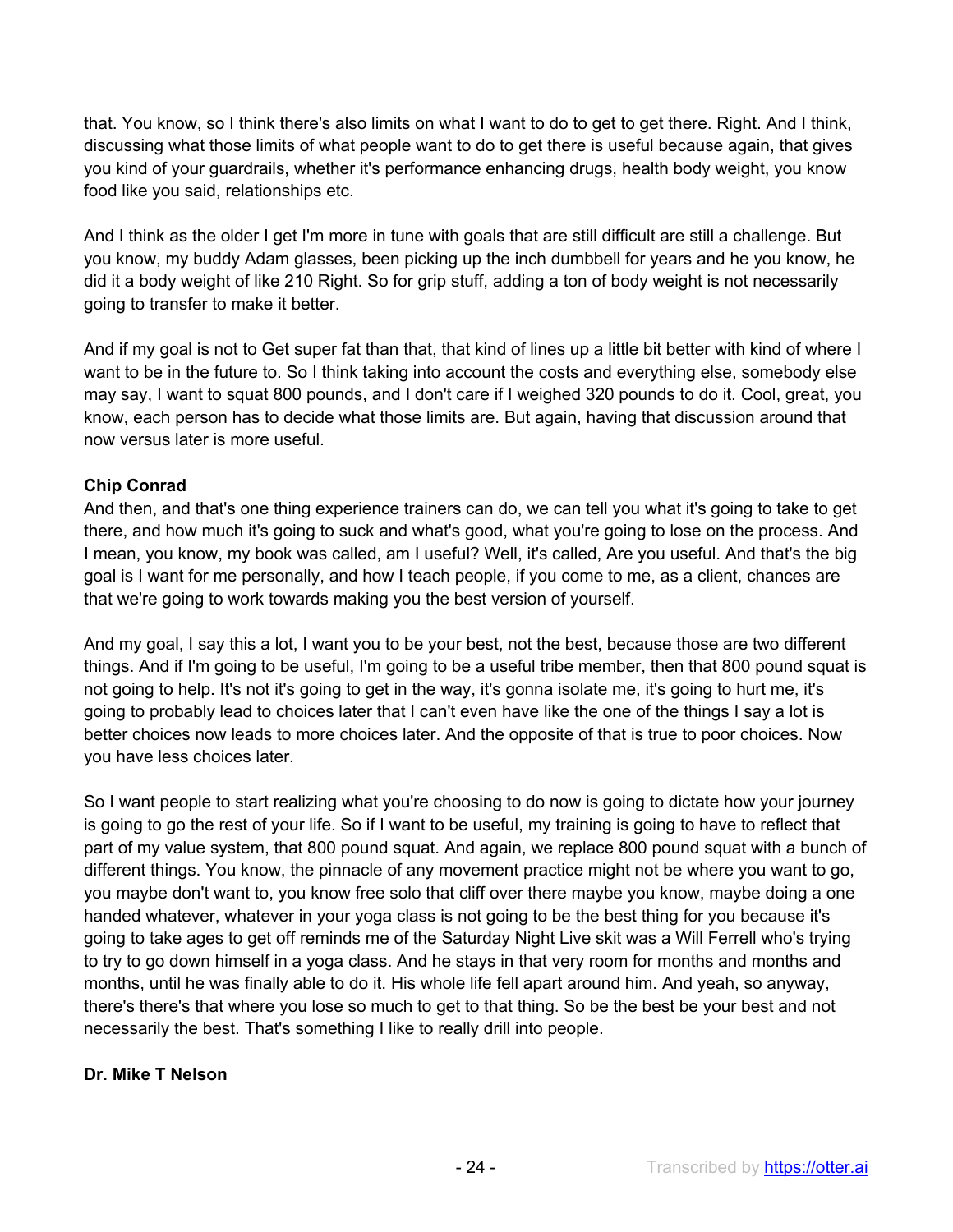I remember talking to powerlifter AJ Roberts about this a couple of years ago, and we're out to dinner in Vegas and the document, Louis Simmons had just come out which if people haven't seen it, it's definitely worth watching, I think. And I asked him, I said, Hey, aren't you going back to Westside to lift again, at some point, I was just kind of joking. So I knew he wasn't. He kind of looked at me. He goes, he's like, I saw the document come out. I was, I thought about it for a while.

But he's like, right now with a family and everything. His wife was sitting across the table, and you can see her, like just shaking her head. He's like, it's, it's just not possible with where I'm at in my life now. Because he's like, I know, if I did that, like, I wouldn't be back to where I was before. Right. And he's like, I, I went there, I did the goal I want him to do. Yeah, he's like, I probably got closer to paying a high cost than what I realize at the time.

But I did the thing I wanted to do. He's like, and I know if I get anywhere close to that environment, again, he's like, I can't self regulate myself, to not want to do crazy shit again. So he's like, I just stay away from that entirely. And that was a very wise decision, because you could tell he had thought about it and put a lot of thinking into it. And knowing that it's just, I can't even start down that path because it's not gonna end well.

# **Chip Conrad**

I've come out have gone into income out of strongman competition retirement multiple times now. You know, I'm 51. So I'm, you know, theoretically not supposed to be doing any more, but I've never been, I've never been at this, you know, crazy level where I'm at serious risk. Unless I'm a small guy. I'm 170 pounds, never going to compete. Heavier than that. I have no desire to. I'm never going to compete at a national level I've been. I've qualified for masters. I've qualified for nationals multiple times.

And I'm like, that's a level I don't need to go there because it's going to hurt me in the long run. And a couple of times I tried to retire from the sport and then it funded local meat pops back up and I'm like, ag I'll go do that one. I got one coming up this weekend. Actually, it's a it's a fundraiser called relentless Nashville. And it's a fundraiser for hope kids, which is an awesome organization. Oh, nice. And so yeah, a friend of mine. Chad was putting it on and he's like, You want Got to do it.

Yeah, look, it's within my wheelhouse, I don't have to train super hard for it, I'm not going to sacrifice anything. So I can do that. And that, that keeps things fun. But that, that keeps things fun. And it allows me to also be able to do the other things I want, you know, thankfully that I'm at a level there, or where I've trained long enough that I've, I've understood the Journey well enough that I can hop into meat, but also still go climb the trees and do the weird shit I do.

And, you know, make these videos of me exploring the world. That isn't a competition of some sort. And, you know, move in many ways, for many reasons. It's not just about lifting everything. You you've got a whole slew of sports that you do the everything from the kite surfing to the mountain biking. And that's, that's the manifestation of your training. Yeah, so if our training can manifest in eight in a layered, joyful and profound movement practice, then I think ultimately, we are more useful human that way. Whereas if we're doing one thing, and we're trying to be the best at one thing, we've narrowed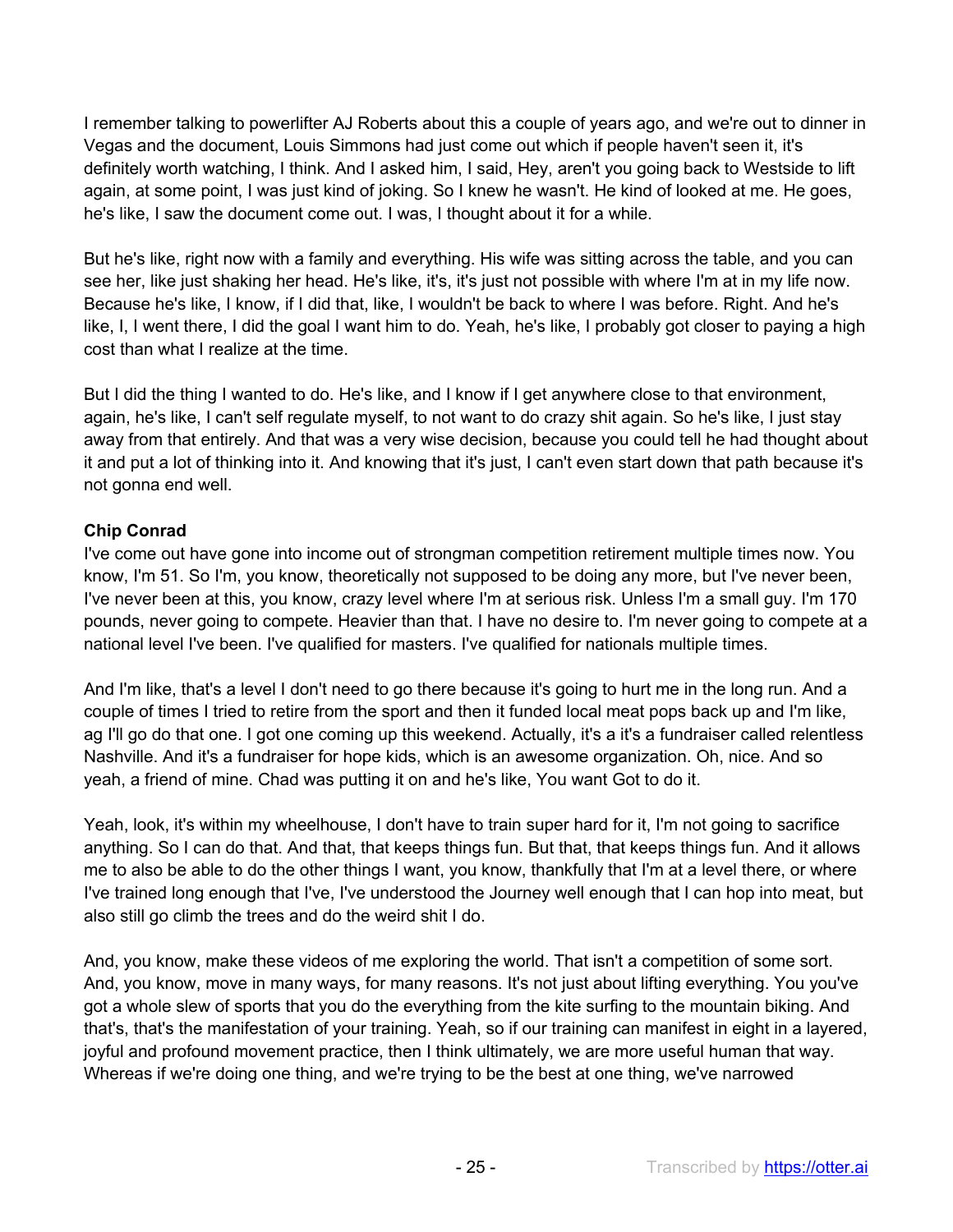ourselves down so much that we've actually become if to use the term kind of useless. And that's, that's, that's potentially dangerous.

# **Dr. Mike T Nelson**

Yeah, and I think the environments you decided to play in, make a big difference in terms of risk and accepting that. So yeah, I tried to reduce as much risk as I can, you know, kiteboarding, falling safety, and, you know, all those kinds of things, even practicing. Looking, if conditions are not the best, you're not feeling good of just walking away, which, early on was very hard for me, because your thought process is like, are you just a big pussy go out and do it? Versus Am I scared? Is it unsafe? You know, how, how far to, to kind of push that. And I think I've gotten better with that.

But I've also gotten better with accepting the risk that, you know, if I'm going to jump 20 feet in the air and something goes wrong, then there's a huge potential that it's going to go really wrong. You know, versus in the gym, which I feel is a more controlled environment where I have very little, I mean, freaks things happen. But for me, personally, I have very little tolerance of creating any pain or injury in the gym, because to me, that's a controlled environment where I'm the only person affecting it. I don't have outside factors that could change things. So for me, if I catastrophically injured myself in the gym, that's, that's an unacceptable risk to me.

But doing other things, mountain biking, whatever, there's, by nature of that sport, there is just more risk. And yes, you want to modify, but I think you've also have to be okay, with what amount of risk are you going to, except for what you want to do? And again, I think most people are starting training. I just see a lot of people get injured in the gym, who are not necessarily competitive, and it wasn't in a competition. And normally, you asked me like, Well, why did this happen? Well, you know, I had this pain for like nine months, and I just thought it would go away, or there's usually some warning sign that they just chose not to pay attention to.

And, and I've done that many, many times, in the past myself, so I'm by no means immune to it. But the question I was asking when I asked you this question, too, is that if someone comes in is usually typically a guy who's like, 22, do you think you could train them or work with him enough that he would not make many mistakes where he would get injured? Or do you think that it is just almost human nature where you have to make mistakes, no matter what anybody else tells you.

# **Chip Conrad**

So I like to think that within the system that I've created, first of all, by the time they come to me, they know what I do, you know, they've seen my videos, or they've read my books, or whatever, you know, they've been to my workshops, and they know that I want to help them manifest a better relationship with their body. That being said, I think, I also like to think that my training promotes that idea. And you know, we have that conversation between you and your body.

But that being said, I also do like to foster curiosity and exploration. And sometimes if we're not careful, that can manifest in a gym and so yeah, you take a 22 year old, and if they're curious, and they want to see what they can do, that might happen in a workout. So the best I can do is say, Look, I'm going to teach you the fundamental basis. and you're going to master those where you take those. If I'm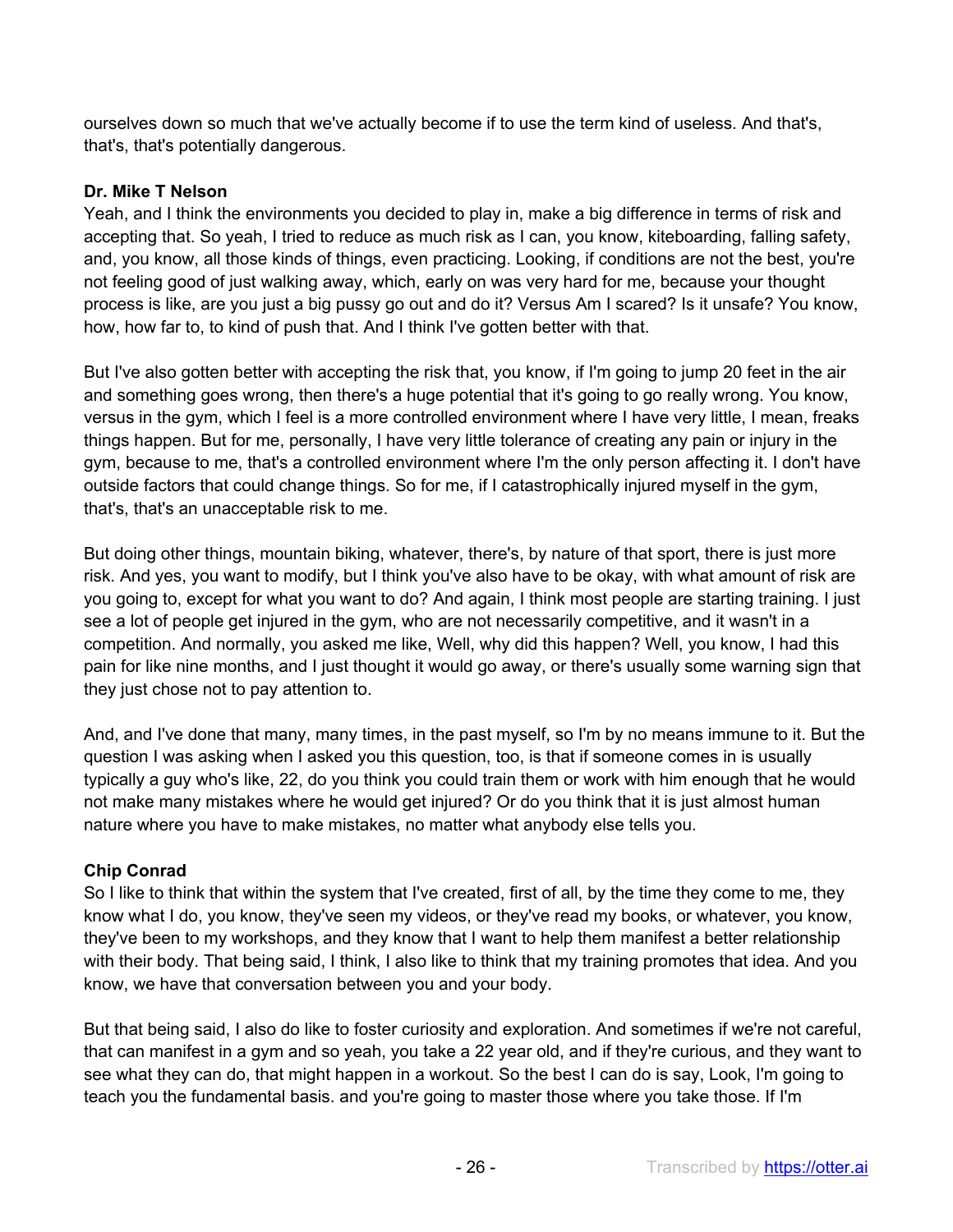involved, I'm going to help guide you. If I'm not you, you might go crazy. But I'm hoping we can create a scenario where they, where they, where they choose the wiser, but it's really hard to tell a kid that that the concept of better choices now leads to more emphasis later. That's, that's a tough one. And and so yeah, I don't because I, she put me as a 22 year old. I was dumb as fuck, and I still am, but without the experience to back it up.

So that's a tough one. I mean, I've worked with a lot of kids. And I liked the fact that I worked with everything from, you know, teenagers into with people who so Gen pop is my jam, because I like to say I work with the misfits. The people don't like the normal gym scenarios, and a trail of high level athletes, but generally, they're the ones that are are disenfranchised, as well in some aspects. So I get a lot of the people would not want to go to a normal gym. And so I like to think that I would, I would present a good path and be a good mentor on there. I like to call myself a movement doula, where I just helped guide the birth of the journey.

The 22-year-olds are stupid. I mean, let me rephrase that 22-year-olds can be reckless. Oh, yeah. And so here's hoping. And again, we crave that rite of passage, no matter how many times we're told, yes, that longevity is important. We crave that rite of passage as human beings, and so we might find it. So the best I can do is say, I'm going to help you lay down a foundation. So if you do try stupid stuff, you're less at risk.

### **Dr. Mike T Nelson**

Yeah, that's kind of my thought. I would like to think there's a system or a philosophy or a way to prevent it. But I guess, my thought currently, and I was like asking other people this question too, is that? Can I set up enough guardrails? So they're gonna put the car in the ditch at some point, it's just gonna happen. They just put the car in the ditch and not go off the cliff. Right? Can they get enough of an injury that they learned, but not so much that they do something catastrophic? Right. And I, I would like to think that people could learn before that, but I know, I still have a hard time doing that now.

# **Chip Conrad**

Well, our greatest expertise as people have been in this for a while, is understanding how many how many lessons are involved in hurting yourself?

#### **Dr. Mike T Nelson**

Yeah. And usually that happens, because you've heard yourself unfortunately, yeah. Cool. As a wrap up as you're traveling around, speaking of misfits, if you've been out to Mark Fisher fitness and New York City yet?

#### **Chip Conrad**

No, but we're in contact with each other right now. Because they market his partner as business partner.

Yeah. And he and I, I found that we're in a book together. Oh, we both did this, this podcast. And he is the people who ran the podcast put it together in a book form is it was Dan John. Myself, Frank forensic Keeler. Eric Canyon. It's a bunch of people I've taught with before. Or, you know, I knew he was the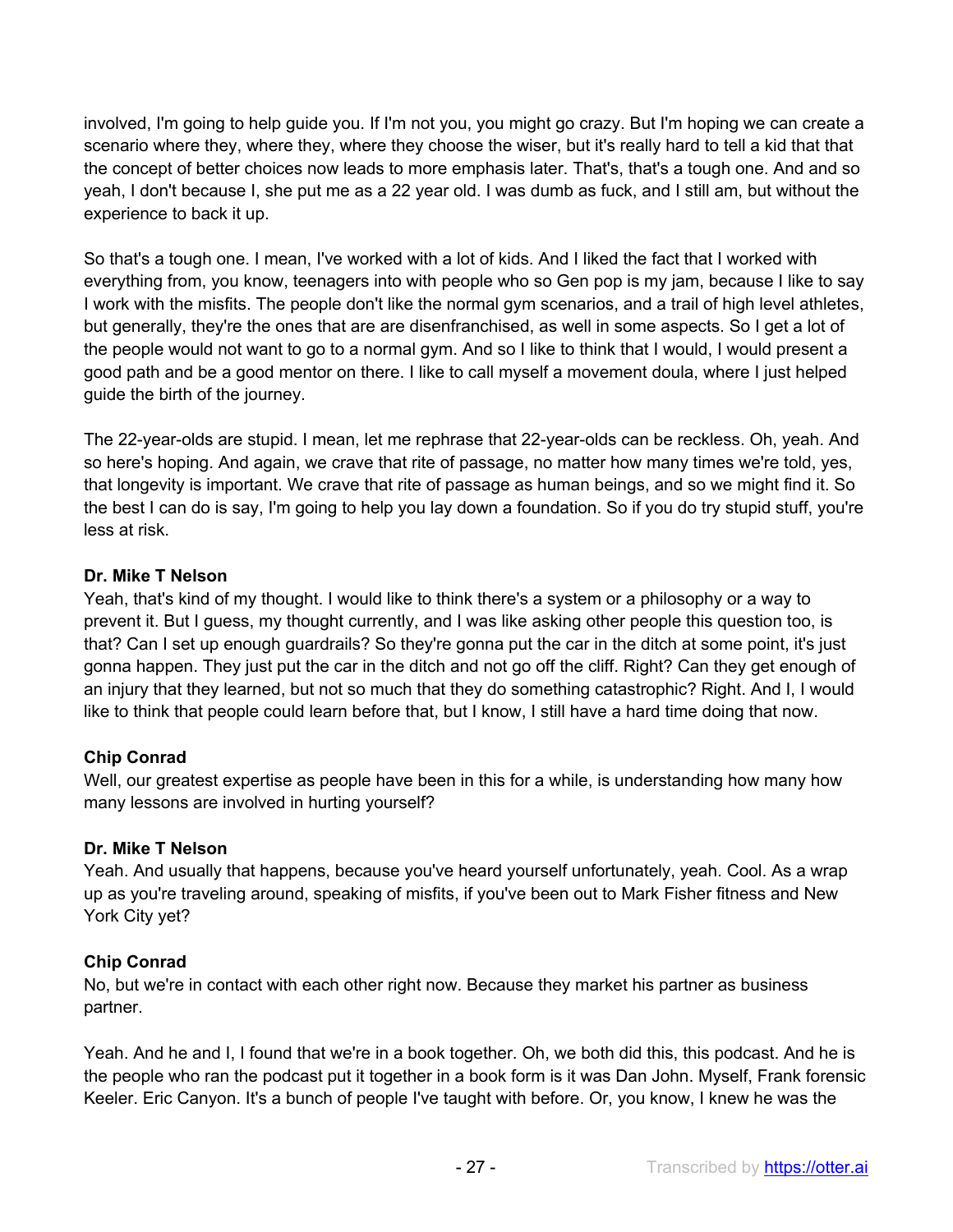only one I didn't know. And so I reached out to him. And I said, Hey, we're in a book together. And we've been chatting back and forth. So I just sent him some copies of my book. And I'm hoping to head up there. I want to teach it. They're trying to do some workshops in autumn on the East Coast, make a little East Coast tour.

#### **Dr. Mike T Nelson**

Nice. Yeah, he's awesome. He's one of my clients too. And just awesome guy, and you're mentioning about the first time I ever met him was at the fitness Summit. years ago. I was asked him I said, How are we and what do you do is a common trainer. You know, I own a gym in New York City. And I'm like, Oh, well, what is the gym and box like?

Oh, it's like, the Island of Misfit Toys for people who hate fitness. This is like describing the gym and I'm like thinking this is weird as hell like this guy is like, bizarro. And then we have like a conversation that night for like two hours about like, some obscure like Russian periodization method. And I was like, Oh, this guy actually really knows his shit too. Well, yeah. Awesome, dude. So that'll be fun. Yes, let me know how it goes.

### **Chip Conrad**

Yeah.

### **Dr. Mike T Nelson**

What anything else working people find you. Are you traveling up the East Coast now or were you off to next?

# **Chip Conrad**

Currently, I'm in North Carolina. I'm heading to Nashville this weekend. Then I go down to oh, this is fine. I'm going to go down to Alabama, Auburn, Alabama, to talk with the author John Fair. Who wrote the the really great book about Bob Hoffman? It's just called muscle Town USA.

Anyway, John and I have known each other for a while because he's a historian that I respect and I met him through Jan Todd I believe that oh cool, hung out with him several times at the Arnold's into the stark center and things like that. I just found out he wrote a book about Tommy Cotto. And Tommy Cotto and I were friends for the last 10 years of Tommy's life, he Oh, wow.

Gave workshops at my gym. And I knew him pretty well. And so I was looking at I forget why I was online, looking up Tommy kono. And I came across this new book about tiny car. It's not out yet, but you can preorder it, and I saw it was written by John and I'm like, Oh, my gosh. So I contacted John, I said, I got to talk to you on film about this. We got to do a little interview. So I'm going to go interview him next week. And then I'm going to go down to Alabama. My buddy Dave Hall runs a gym down there called a squat tree because he's the Alabama Sasquatch, hang out with him for a while. And then who knows where I go next.

#### **Dr. Mike T Nelson**

Very cool. I assume you've read Muscle, Smoke and Mirrors by Randy Roach.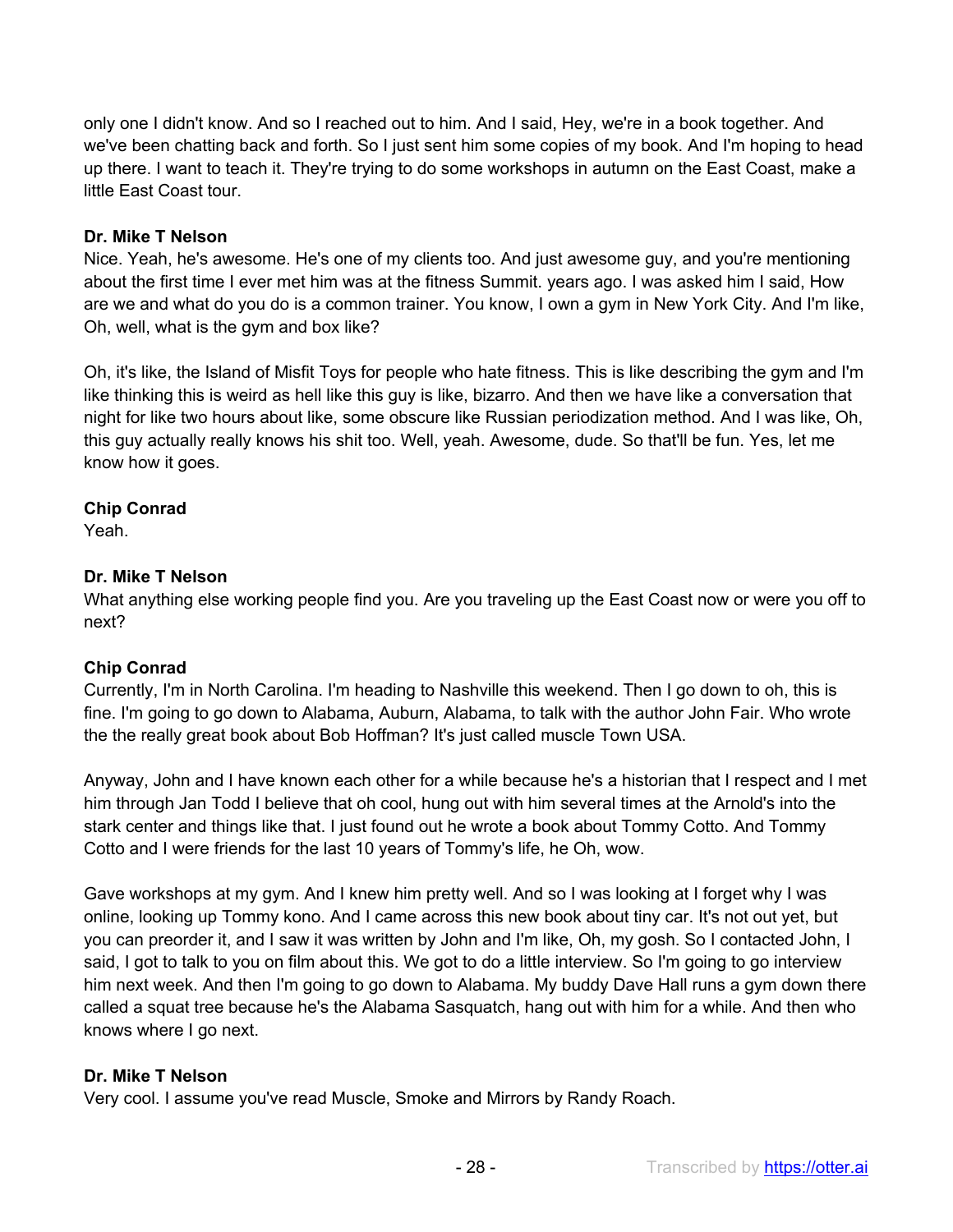# **Chip Conrad**

I even had an email exchange with Randy for a while. Good. And easy. You know, he's, he's blind. Yeah, yeah. Man, I only skimmed the second and third one in that series. But that first, first one that series the muscle smoke and mirrors. So good. In fact, here's the thing, just quick about books. There's three books that work really good in order a camera, they were the first ones about Bernard McFadden, who started physical culture magazine back in 1899. And it's his history. And then you follow it up with muscle Town USA, which almost takes picks up exactly where that one left off. And then you follow it up with muscle smoke and mirrors which which gives us great overview of what happened with Hoffman and after Hoffman. If you want to know, physical culture history for the last 120 years, you get those three series of books and fantastic.

# **Dr. Mike T Nelson**

That's awesome. Yeah, I would highly recommend anyone who's into that kind of stuff to, to read them because you'll but I always amazed is that there's nothing really that new, like stuff has been almost all done before. But yet at the same time, you'll still see things or think of things you've never thought of before. There's a guy on Instagram, you probably knows strong man archeology, I think I'll figure out what his actual name is.

But he was demoing a global squat the other day, you basically do like a people listening, you do like a curl, and you hold it with your palms facing and then you squat holding in that position. And I'm watching it and I'm like going, Why have I never seen this before? And I thought I've seen most lifts, you know. So it's this interesting thing of like, most things have been done before. But that doesn't mean you still won't find these little gems to just play around with using basic tools again, which again, makes it fun.

# **Chip Conrad**

There's a there's a fun example of that. That the history I think is interesting. The sots press. Yeah, where you press from a squatted position, named after a man named Victor, Victor thoughts. And I was because somebody saw him doing it in a training session and wrote about it. And Jim Smith's the weightlifting coach, well known weightlifting coach in California, who train some of the greatest American weightlifters in the last 4050 years. Jim was telling me how there's a good chance that Victor sots showed everybody that lift to distract them from actually getting he's like that he's like, Victor probably thought that that didn't actually do much for you. But he thought how can I just make people do something stupid to waste their time? And he did that?

# **Dr. Mike T Nelson**

Yeah, those little things too. Like I heard a rumor. I don't know if it's true or not. I think it was from Sam Brown and Elite FTS that the Z press or the Vicus press where you're flat seated and you're pressing a barbell overhead that supposedly is a Wikus never did and he thinks it's like just a stupid lift.

# **Chip Conrad**

Why did you guys name that after me?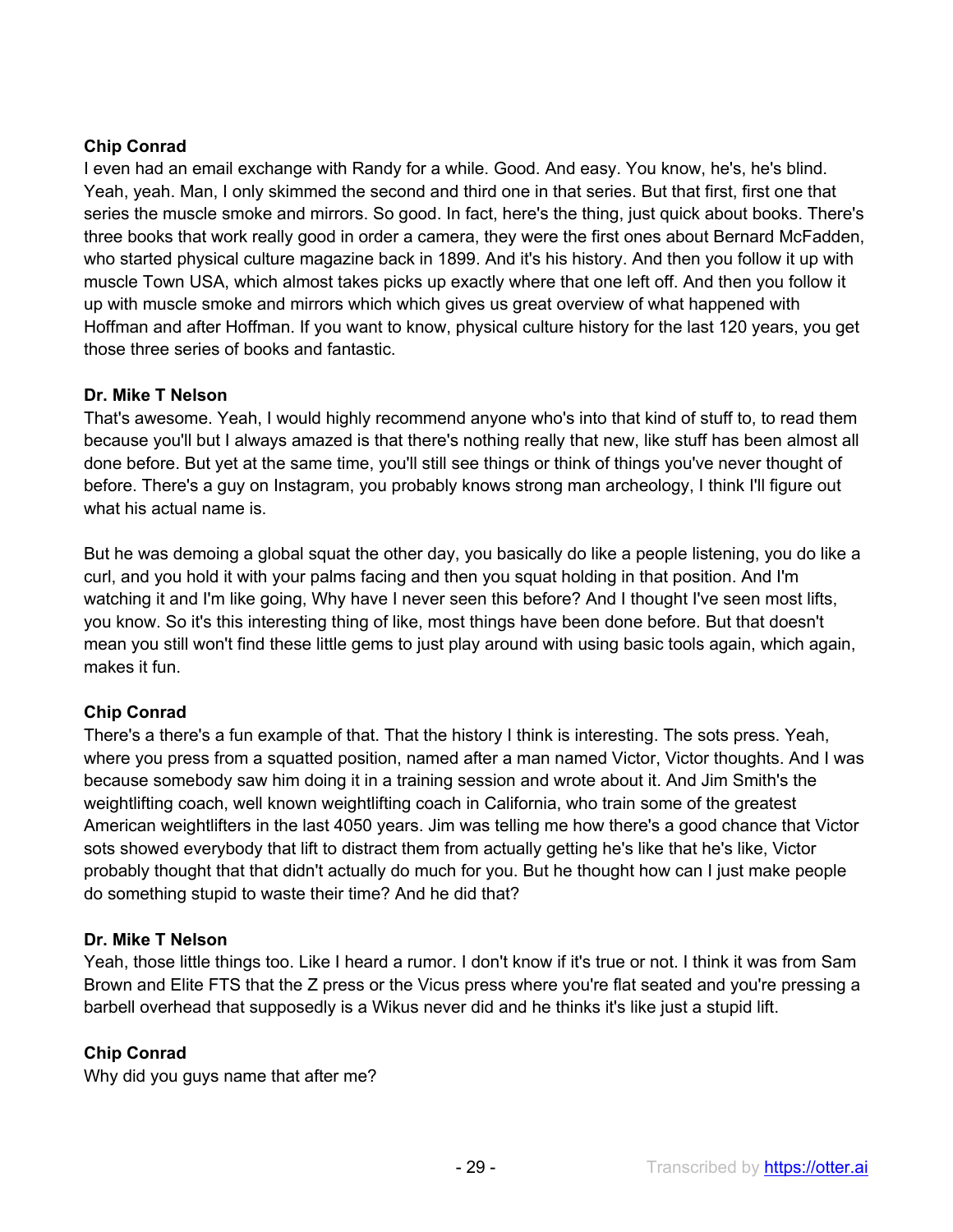### **Dr. Mike T Nelson**

Yeah. Well, I always find those little tidbits are fascinating, too. So I, I wanted to figure out like with Assad's press, if, like a big lifter was doing this weird, esoteric lift for that reason, that he never really did it, but he's just trying to, you know, like, psychological warfare. You're just trying to distract all the competition and have them think you're doing this magical thing, but it's actually making them worse.

### **Chip Conrad**

Yeah, apparently that's been known to happen.

### **Dr. Mike T Nelson**

Yeah. Cool, man. So where do people find out more? Thank you for all your time, I really appreciate it.

### **Chip Conrad**

I feel like we should be doing this daily. Bodytribe.com is my website where people can join or just read my blog or you know, buy programs or whatever. YouTube is where I put a whole bunch of my energy. So mostly what I do is I make videos these days that are either going on my website for my members, or going on YouTube for the general public. So I travel and film and travel and film and hopefully teach a workshop here and there.

And so through my website, or through YouTube, or through Instagram, by the trade ship, you can get a hold of me pretty easily, it's not hard to find me. And I love opening dialogues with people I get, you know, I get an email or two, every few days from some random stranger and I just love communicating. So now I've through that I've friends all over the world who have not necessarily clients or anything like that, just people who reach out.

#### **Dr. Mike T Nelson**

I really appreciate that. That's awesome. And to get your books, are they on the website is the best place to pick them up.

# **Chip Conrad**

I think you can also get them on Amazon. They're just you know, self published on lulu.com. So one of the two that are most popular right now is are you useful, and more inclined towards adventure is the is the most recent one. But yeah, I did a DVD with Dan, John many, many years ago, that's still available, I think, down on Lurie dreams website. But yeah, I've put a lot of stuff out there. But I think the two books right now are the ones that are really wanting people to read.

#### **Dr. Mike T Nelson**

Cool, awesome. Well, thank you so much, I'd highly encourage people to go check those out. I really appreciate our discussion here. And it was I was thinking the other day, I'm like, wow, I felt like I've talked to you already in the past. And then I was thinking about podcast stuff. And I was like, I've never talked to him for more than just a few minutes here and there. So I really appreciate all your time. And this was awesome and love to have you back out in the future. Maybe we'll talk about some old timey strongman lifts and some pointers and tips for people looking at a little more variety into their training.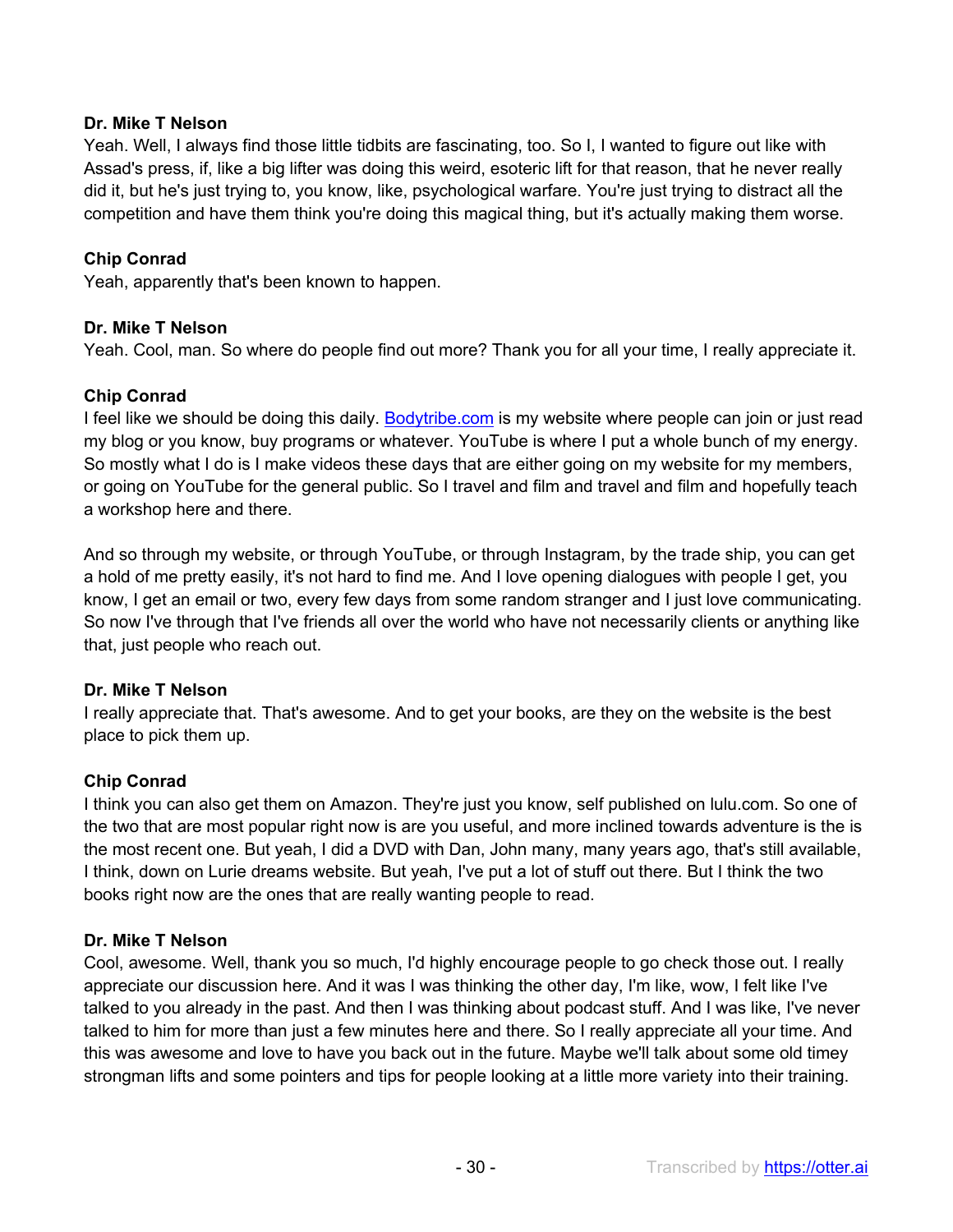### **Chip Conrad**

I have an idea next time you're in South Padre, you should go up to Austin, and we can meet at the Start Center.

#### **Dr. Mike T Nelson**

We will be driving through Austin.

### **Chip Conrad**

So let me know next time I'm there live. We go.

#### **Dr. Mike T Nelson**

We definitely have to do that. For sure. That is on my bucket list. For sure. I've done that with Dan, John. So now I have to do with you. Oh, that'd be great. But that is not on my list. So we'll definitely make it happen at some point. Cool. Cool. Thank you so much. Most welcome. Thank you. And thank you so much for listening to the flex diet podcast. Really appreciate it.

Big thanks to Chip for all of his time in sharing some of his philosophy with us, I would highly recommend you check out the books that he has published. I like them because they are unique. And he's talking about things that I feel are very important, but as we mentioned in the show don't really get discussed a lot. So make sure to check out his stuff. And this is brought to you also by the physiologic flexibility cert, which is open April 4 through April 11 2022.

So if you're listening during that time, go to PhysiologicFlexibility.com for all the information. This is on how you can set up your life to be more robust, more resilient, and just generally harder to kill. I also believe that most of these interventions will help with longevity, and just feeling a lot better. So if you've done well with the basic nutrition and exercise, as covered in the level one flex diet cert, then I would highly recommend the level two which is the phys flex, physiologic flexibility, certification.

If you're listening to this outside of that time period, you can still go there and get on the waitlist, they'll put you on to the free newsletter with a ton more information also go to physiologic flexibility, calm. Thank you so much to chip for all of his time. Thank you to listening to this podcast. Once again, if you didn't hit the little subscribe button or download, and then also share it with a friend who you think might enjoy this conversation. Leave us a review that helps us out a ton. So thank you so much for your time and listening. I really appreciate it. Talk to you next week. I just wanted to come on your chat. Give a little bit of your background and yeah, probably chat about some old timey strongman stuff or just pretty much whatever you wanted to chat about which way to put the toilet paper roll. You know all the important stuff in life.

# **Chip Conrad**

We're gonna be talking about music, I'm sure. Oh, yeah,

#### **Dr. Mike T Nelson**

I got my civil tour shirt on today. So very cool.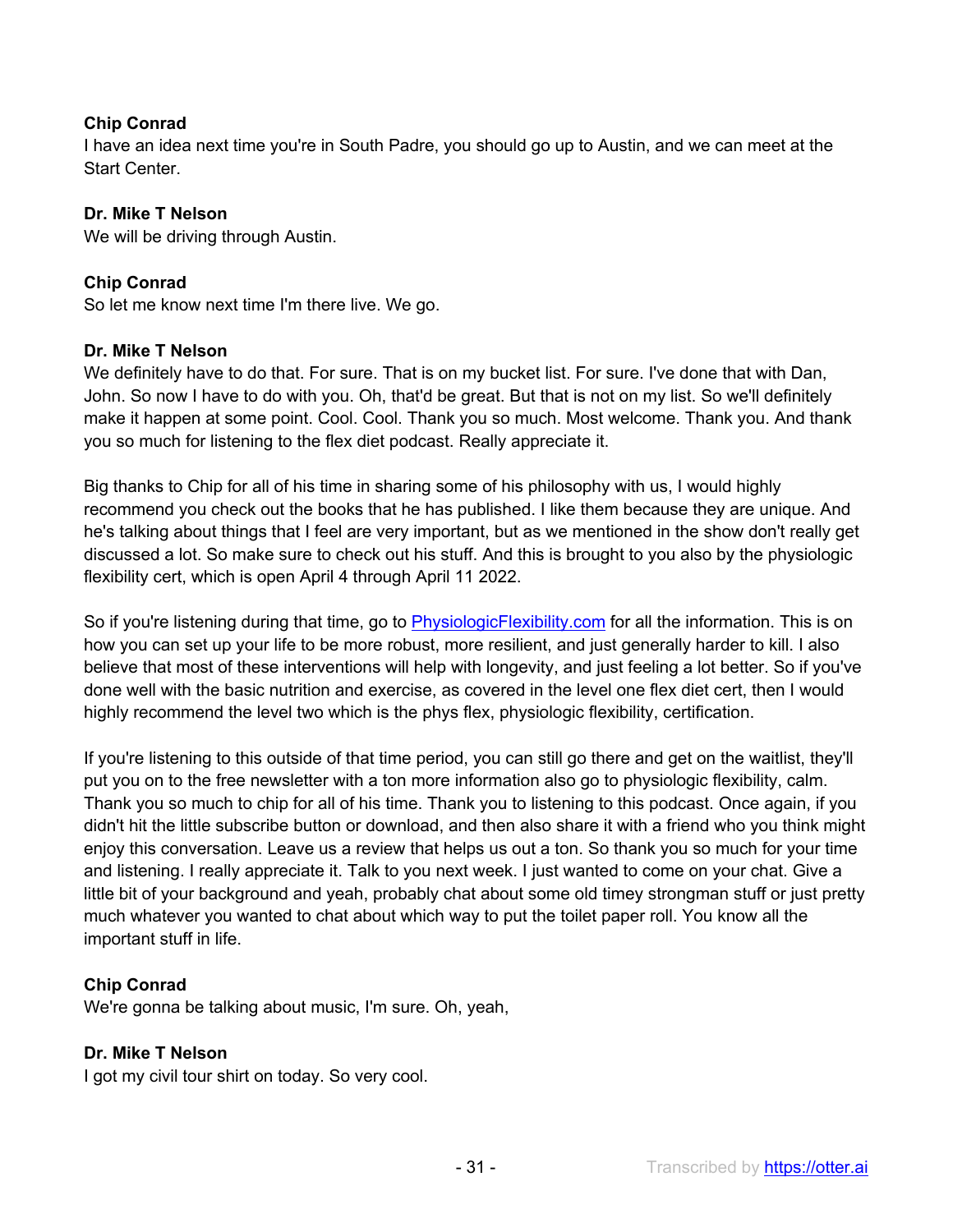# **Chip Conrad**

This is my this is my I speak machine shirt. Oh, I think she is a woman who that she opened for Gary Newman. Oh, wow. She's got kind of if Nina Hoggin or Grace Jones used more 808 kind of

#### **Dr. Mike T Nelson**

interesting. Yeah. Ah, how long ago was that? Or is this recent? That was just a week or two ago? Oh, I didn't know Gary Newman was touring again. Yeah, that was it.

#### **Chip Conrad**

It's it's the best sounding live show. I've seen him. He was both the last concert I saw pre pandemic and then the first concert since the shut since lockdown. So I've seen him twice in the last few years. And it's it's the best sounding show I've ever been to. I don't, it's hard to explain. But he creates his massive full wall of sound that takes the sounds of his albums, and then just it feels like he just compresses them so they can expand and expand. Hmm. Yeah. Amazing.

#### **Dr. Mike T Nelson**

Yeah, I'd love to see him kind of somewhere. I'm sure you've heard of Devin Townsend. Formerly a strapping young lad, huh? Yeah, his life stuff is always just like, all these just amazing overlay of sounds and the fact that they can, you know, pull off most of that live obviously, they're playing to a track a lot of times, but it's still, that always just blows me away when it's that complex to do it live.

#### **Chip Conrad**

Yeah, yeah. I mean, he had full band, guitar, bass, drums and keyboard. Nice. Just Mm hmm. Wow. Just kiss

#### **Dr. Mike T Nelson**

reminds me of years ago, a few months the band industrial band from line assembly.

#### **Chip Conrad**

Yeah, I'm supposed to see them open for ministry soon. Yeah, me too. Oh, keeps getting pushed back.

#### **Dr. Mike T Nelson**

Yeah, I've been rescheduled three times and Frontline assembly got kicked off the bill. So Oh, really? Oh, yeah. Yeah. Yeah. I don't know if that was due to Uncle Al. Or who knows. Depends on who you believe in the industry. So.

#### **Chip Conrad**

So I was introduced to ministry through Jello Biafra. Oh, yeah. And later, the next time I saw jello, I said, Yeah, I'm seeing frontline assembly open forum, and he said, Oh, I don't even think he likes them. So there's, I mean, he did a song with them. I don't know what happened since but maybe they fell out.

#### **Dr. Mike T Nelson**

Yeah, I don't know. That tour has been rescheduled so many times and I think it's still going on in Minnesota, though. I haven't heard anything. It's supposed to be on an April and I'm going to be gone. I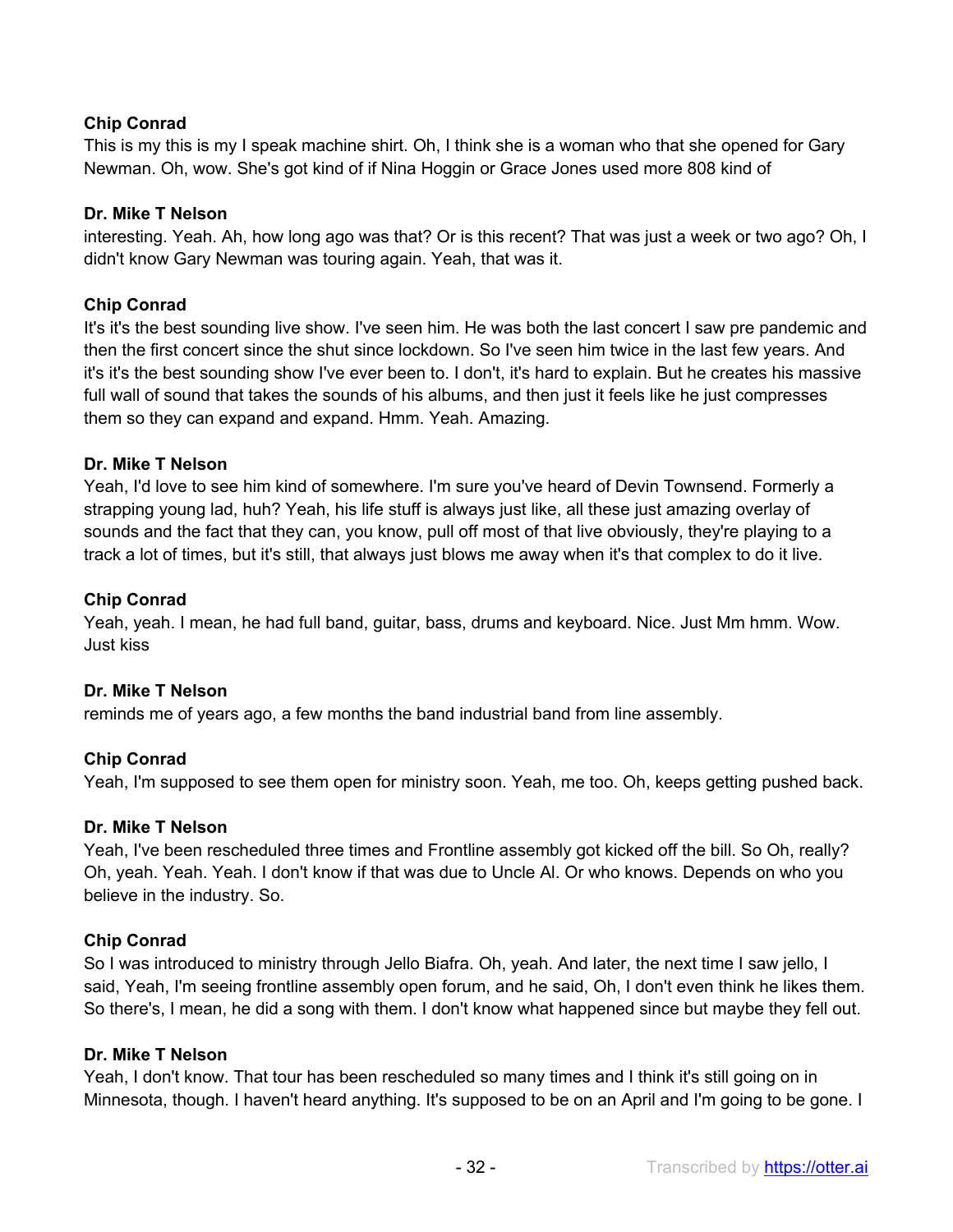believe COC Corona conformity is to run with them now who I love. I love COC. I saw him live years ago, and it was freaking amazing. But it's not industrial. I wouldn't say that's like a big industrial package too.

### **Chip Conrad**

I mean, you know, if you were to pick a metal band, I'd say voivod would be a better fit or something like that. Yeah. Yeah, that's still not okay. I mean, there's so many other choices. But

#### **Dr. Mike T Nelson**

yeah, I'm a nice size from that assumption there live wire tour, which they did the DVD for, like years ago. They the rumor was and I think it's true. They did everything live on there, like all the samples, like they had two or three keyboard players like all live guitars, all live drums. It was. Yeah, it was amazing.

# **Chip Conrad**

skinny, skinny puppy pulls off for good live show that way. They do a lot of this stuff live.

### **Dr. Mike T Nelson**

Yeah. You seen them? I assume a couple times. Yeah, I saw them years ago. And it's so funny to see people who have never really seen them before and didn't really know what their live show was about and see him just kind of freaking out halfway through this set, not knowing what was really going on on stage.

#### **Chip Conrad**

Yeah, I think that's the point. Yeah, I knew it would devolve into a conversation about music.

#### **Dr. Mike T Nelson**

I know. And I think skinnypop is still doing newer music currently. I know they had an album out with God four years ago now. Maybe so

#### **Chip Conrad**

yeah. And so they're just a quick aside, their producer has a YouTube channel, which is really cool. He talks about producing industrial music. But But and you know, even if you're not into the production side, he's still he's still so enthusiastic. And he shows all these cool things that he does with the songs and you're like, oh, that's fine. Is

#### **Dr. Mike T Nelson**

the producer I should know. But I don't. I'll send you a link. Yeah. Yeah. To cut out there for a sec. Hello? January

# **Chip Conrad**

I muted sorry. Oh, you're back. brushing hair off my keyboard. Yeah,

#### **Dr. Mike T Nelson**